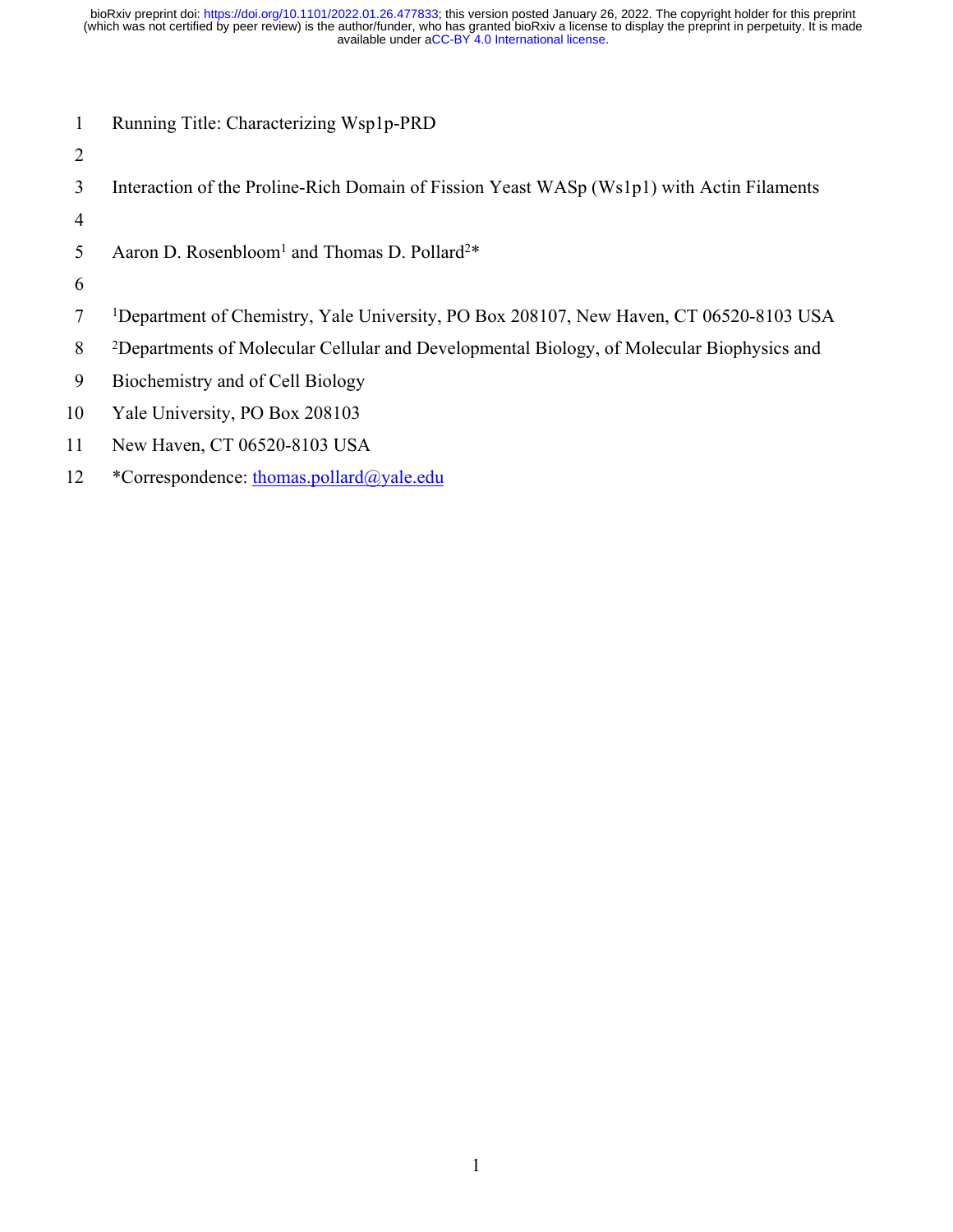#### 13 **Abstract**

## 14 **Background**

- 15 The Wiskott-Aldrich Syndrome protein (WASp) family of proteins plays a crucial role in the
- 16 activation of the Arp2/3 (actin-related protein 2/3) complex to promote the branching of actin
- 17 filaments. The proline-rich domain (PRD) of WASp is known to contribute to branching
- 18 nucleation but was overlooked, until experiments showed that the PRD of budding yeast Las17
- 19 can bind actin filaments (1).

#### 20 **Methods**

- 21 We purified recombinant proline-rich domains from fission yeast *S. pombe* Wsp1 and budding
- 22 yeast *S. cerevisiae* Las17 to test in biochemical assays of actin binding and polymerization.
- 23 **Results**
- 24 The PRD of the *S. pombe* Wsp1 binds actin filaments with micromolar affinity. The PRDs of
- 25 both Wsp1 and Las17 slowed the rate of actin filament elongation by Mg-ATP-actin monomers
- 26 by half and slowed the spontaneous polymerization of Mg-ATP-actin monomers modestly.
- 27 **Conclusion**
- 28 The affinity of PRDs of WASp-family proteins for actin filaments is high enough to contribute to
- 29 the reported stimulation of actin filament branching by Arp2/3 complex.
- 30

## 31 **Introduction**

- 32 Actin, one of the most prevalent proteins in eukaryotes, assembles into filaments that support the
- 33 physical integrity and contribute to movements of cells (2). Spontaneous nucleation of actin
- 34 filaments is unfavorable (3), but formins and Arp2/3 complex nucleate filaments at times and
- 35 places appropriate for cellular functions (4). Formins nucleate linear filaments such as those
- 36 found in the cytokinetic contractile ring of a dividing cell, while Arp2/3 complex produces
- 37 branched filaments at the leading edge of motile cells to produce movements.
- 38 Arp2/3 complex consists of seven protein subunits (5) responsible for the nucleation of
- 39 branched filaments (6). The two actin related proteins (Arps) share the same fold as actin but
- 40 have different surface characteristics (7). These Arps form a nucleus that allows for branched
- 41 filament formation (8). However, the native Arp2/3 complex is intrinsically inactive, owing to
- 42 Arp2 and Arp3 being separated from each other, precluding the formation of the nucleus needed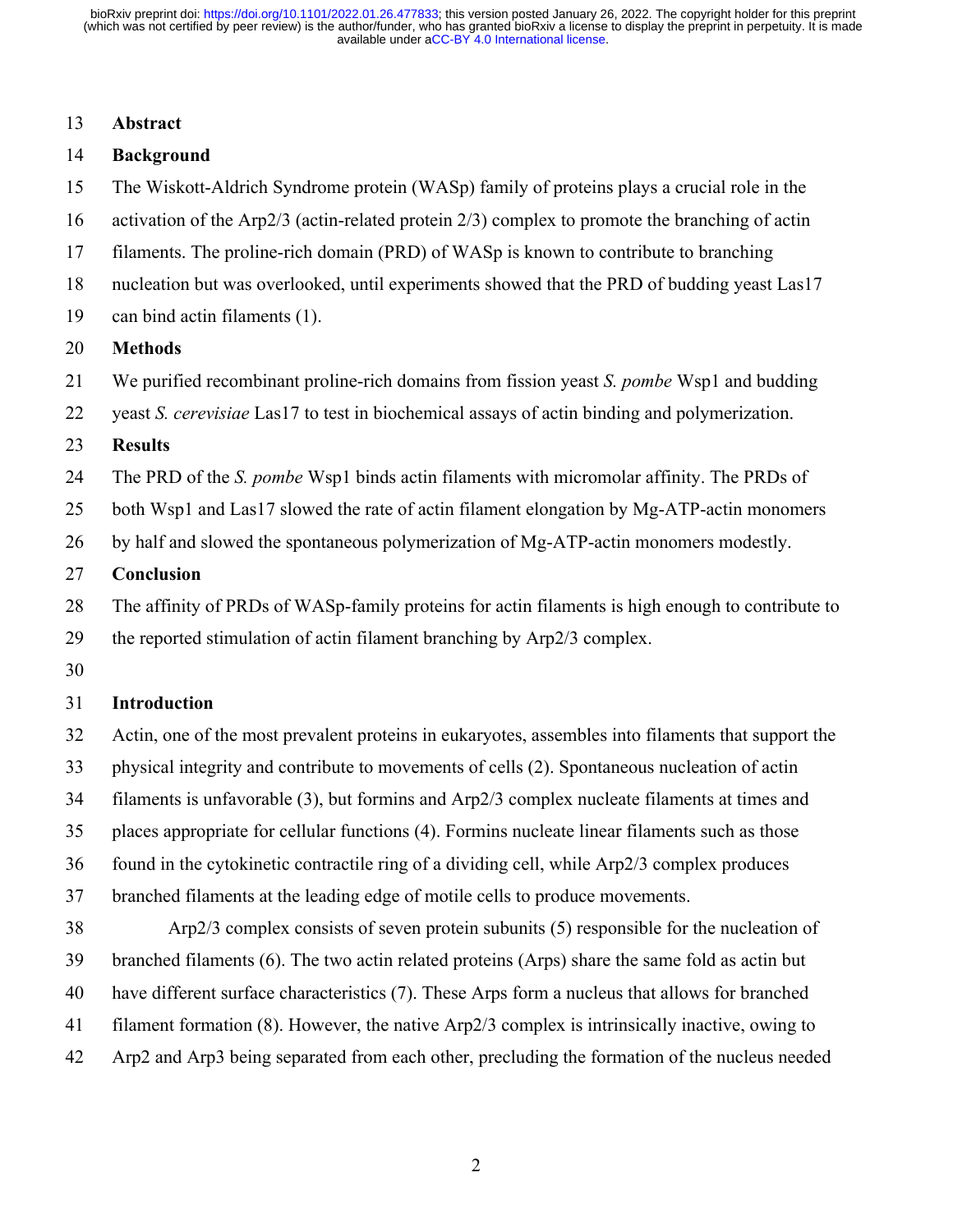43 for actin polymerization (7). Proteins called nucleation-promoting factors (NPFs) and binding to 44 the side of an actin filament activate Arp2/3 complex to form branches (9).

45 Nucleation promoting factors such as the Wiskott-Aldrich Syndrome protein (WASp) 46 family have C-terminal motifs (10) including one or two verprolin-homology motifs (V) that 47 bind actin monomers and central (C) and acidic (A) motifs that bind Arp2/3 complex (11). In 48 addition to these VCA motifs, many NPFs have a proline-rich domain (PRD) before the VCA 49 motif (12). The domains between the N-terminus and the PRD differ among the NPFs and 50 contribute to regulation (12).

51 Studies of Arp2/3 complex activation by NPFs have focused on the VCA motif (13-15) 52 but other evidence shows that the PRD plays a role in Arp2/3 complex activation (1, 9, 12, 16). 53 First, the NPF activity of Scar, WASP, and Las17 are higher for constructs that include the PRD 54 in addition to the VCA motif (9, 16, 17). Second, defects in endocytosis by budding yeast cells 55 are more severe when both VCA and the PRD are removed from Las17, its WASp homolog (12). 56 Third, the PRD of budding yeast Las17 was reported to stimulate the nucleation of actin 57 filaments (1).

58 This evidence points to a role for the PRD in the activation of Arp2/3 complex, beyond 59 its interaction with the SH3 domains of proteins that activate WASp and related proteins (18). 60 However, much remained to be learned about the quantitative aspects of the molecular 61 mechanisms. The work on Las17 opened a window into the role of the PRD, but other model 62 organisms had not been tested. One such model organism is *S. pombe*.

63 *S. pombe* is a highly studied fission yeast (19) that has been used extensively to study 64 endocytosis (20), a process driven by actin filament branching by Arp2/3 complex (21). Wsp1p 65 is the WASp homologue of *S. pombe* (22). We measured affinity of Wsp1p-PRD for actin 66 filaments and tested its effects on actin polymerization. We find that the PRD region binds actin 67 filaments with micromolar affinity and slows the elongation of actin filaments by Mg-ATP-actin 68 monomers.

69

# 70 **Methods and Materials**

71 Plasmid preparation

72 The DNA encoding amino acids 229 – 490 of *S. pombe* Wsp1p was amplified from genomic

73 DNA and inserted into the pGEX-6P vector via In-Fusion cloning (Takara Bio USA). This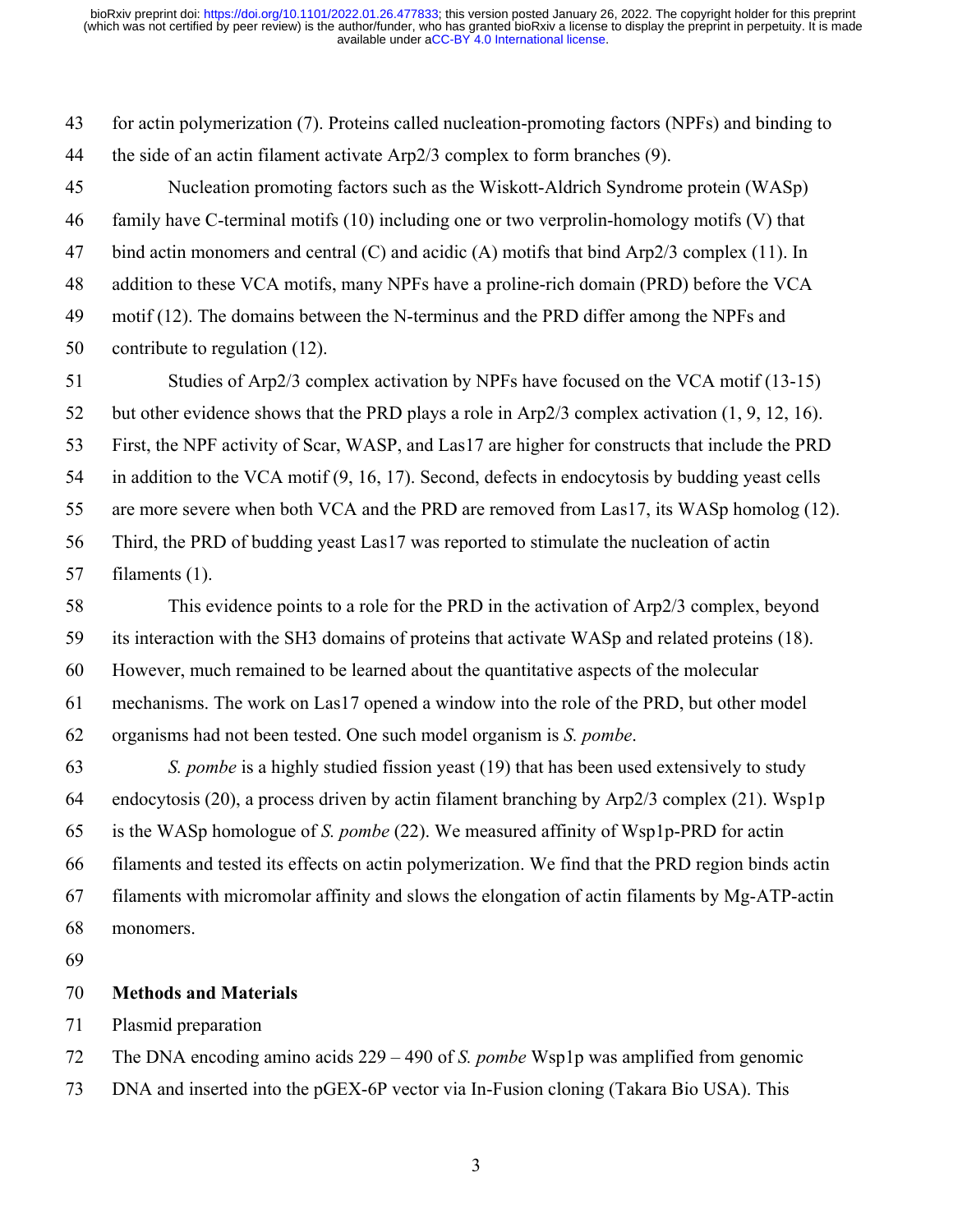74 vector added an N-terminal GST tag with a precision protease recognition site. After cleavage at 75 this site, the vector leaves 5 amino acids on the N-terminus of the protein. The last of these five 76 is amino acid 228, so the final protein includes amino acids 228-490. Six histidine residues were 77 added to the C-terminus of the sequence via the Q5 Site-Directed Mutagenesis Kit (New England 78 Biolabs). The resulting vector was transformed into OverExpress C41(DE3) chemically 79 competent *E. coli* cells (Lucigen). To allow for fluorescent labeling of Wsp1p-PRD, a cysteine 80 was added to the N-terminus of the coding sequence directly after the precision protease 81 recognition site or after the six-histidine tag on the C-terminus using the Q5 Site-Directed 82 Mutagenesis Kit (New England Biolabs). 83 A plasmid encoding amino acids 301-536 of *S. cerevisiae* Las17 in a pGEX-6P vector 84 was a generous gift from the laboratory of Kathryn Ayscough at the University of Sheffield. This 85 plasmid attaches a GST-tag to the N-terminus of Las17-PRD. When cleaved by lab made 86 Precision Protease, five amino acids are left at the N-terminus of the PRD. 87 88 Protein Expression and Purification 89 Transformed *E. coli* were grown in flasks with 1 L of LB-ampicillin at 37 °C with shaking at 200 90 RPM. When the optical density at 595 nm reached  $0.4 - 0.5$ , we added 100  $\mu$ L of 1 M isopropyl 91 B-D-1-thiogalactopyranoside (IPTG) and incubated overnight at 18  $\degree$ C with shaking at 250 RPM. 92 The cells were harvested by centrifugation at 5,000 g for 15 min. Bacterial pellets from 4 L of 93 cell culture were resuspended in 165 mL of lysis buffer at pH 7.4 (480 mM NaCl, 3 mM KCl, 10

94 mM phosphate, 10 mM imidazole, 1 mM PMSF, and an inhibitor cocktail that gave final

95 concentrations of 1  $\mu$ g/mL of bestatin, aprotinin, leupeptin, and pepstatin). The resuspended cells

96 were frozen and stored at  $-20$  °C until use.

97 Resuspended pellets of cells from 4 L of culture were thawed in a room temperature 98 water bath and sonicated on ice 8 times for 1 min with one-minute rest intervals using a 3/8 inch 99 probe at 50% duty cycle and an output control of 6 on a Branson Sonifier 450. The lysate was

100 clarified by centrifugation in a Type 45 Ti rotor (Beckman Coulter) at 35,000 RPM for 35 min at

- 101  $\div$  4 °C. The supernatant stirred with 10 mL of TALON metal affinity resin (Takara Bio US)
- 102 equilibrated in Buffer A (480 mM NaCl, 3 mM KCl, 10 mM phosphate, and 10 mM imidazole,

103 pH 7.4) for 1 h at 4  $^{\circ}$ C. The resin was pelleted and washed three times with 40-45 mL of cold

104 wash buffer. Bound protein was eluted from the washed resin four times for at least 10 min with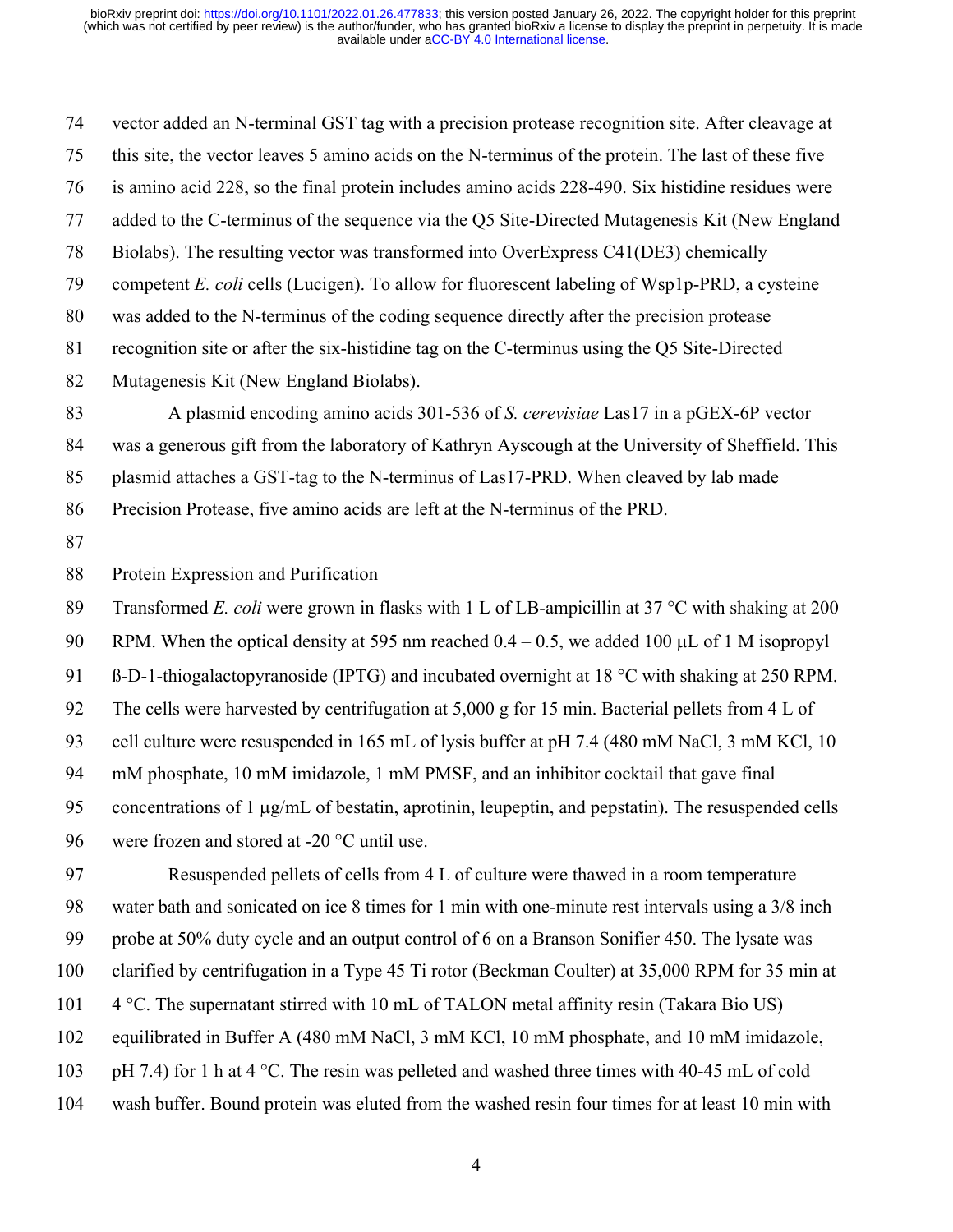105 10 mL of cold elution buffer at a pH of 7.4 (Buffer A with an additional 240 mM imidazole) 106 followed by pelleting after each elution. The combined eluants were incubated overnight at  $4^{\circ}C$ 107 with 5 mL of Glutathione-Sepharose 4B resin (GE Healthcare Bio-sciences AB). The beads were 108 placed in a column and washed 3 times with 50 mL of Buffer B (480 mM NaCl, 3 mM KCl, and 109 10 mM phosphate, pH 7.4) and three times with 50 mL of KMEID buffer (50 mM KCl, 1 mM 110 MgCl<sub>2</sub>, 1 mM EGTA, 10 mM imidazole pH 7.0, 2 mM DTT). The beads were suspended in 5 111 mL of KMEID and the protein was cleaved overnight at  $4^{\circ}$ C using  $\sim 0.2$  mg of lab made GST 112 tagged Precision Protease. The cleaved protein was collected from the column and concentrated 113 approximately 10-fold using an Amicon Ultra Centrifugal Filter Unit (Millipore) with a 3,000 Da 114 cutoff. The concentrated protein was dialyzed two times against 500-1,000 mL KMEI buffer. 115 For labeling with Alexa488, Wsp1p-PRD and Wsp1p-PRD were purified up to the first 116 set of washes of the Glutathione-Sepharose 4B resin. The beads were then washed with 5 mL of 117 KMIT (50 mM KCl, 1 mM  $MgCl<sub>2</sub>$ , 10 mM imidazole pH 7.0, 2 mM tris(2-118 carboxyethyl)phosphine, TCEP) and the protein was cleaved with lab made GST tagged 119 Precision Protease as above. The cleaved protein was labeled by introducing 500 nmole Alexa 120 Fluor 488 maleimide (Thermo Fisher Scientific) to the cleaved solution and incubating at 4 °C 121 overnight. The conjugated protein was incubated with 200 µL of equilibrated TALON resin for 122 one hour. The beads were pelleted and washed 3 times with 1 mL of KMIT buffer. The protein 123 was eluted with 5 sets of 200  $\mu$ L KMI+ (50 mM KCl, 1 mM MgCl<sub>2</sub>, 250 mM imidazole pH 7.0). 124 The protein was dialyzed against two changes of 500 mL of KMEI and concentrated using an 125 Amicon Ultra Centrifugal Filter Unit (MilliporeSigma) with a 3,000 Da cutoff. The 126 concentration of the dye conjugated to the protein was determined by absorption at 495 nm with 127 an extinction coefficient of 71,000 M<sup>-1</sup> cm<sup>-1</sup>. 128 Las17-PRD was expressed in OverExpress C41(DE3) *E. coli* cells (Lucigen) and purified 129 as described by Urbanek *et al*. (1) with minor modifications. One-liter cultures of TB-ampicillin 130 were incubated at 37  $\degree$ C with shaking at 200 RPM until an optical density at 595 nm of 131 approximately 0.4 – 0.5. Then each flask was induced with 1 mL of 1 M IPTG overnight at 37 132  $\degree$ C with shaking at 250 RPM. Cell pellets were resuspended in 40 mL of modified lysis buffer 133 (10 mM phosphate buffer pH 7.4, 480 mM NaCl, 3 mM KCl, 1 mM PMSF, and an inhibitor 134 cocktail that gave final concentrations of 1  $\mu$ g/mL of bestatin, aprotinin, leupeptin, and pepstatin) 135 per 4 L of culture. The resuspended cells were frozen and stored at -20  $^{\circ}$ C until use.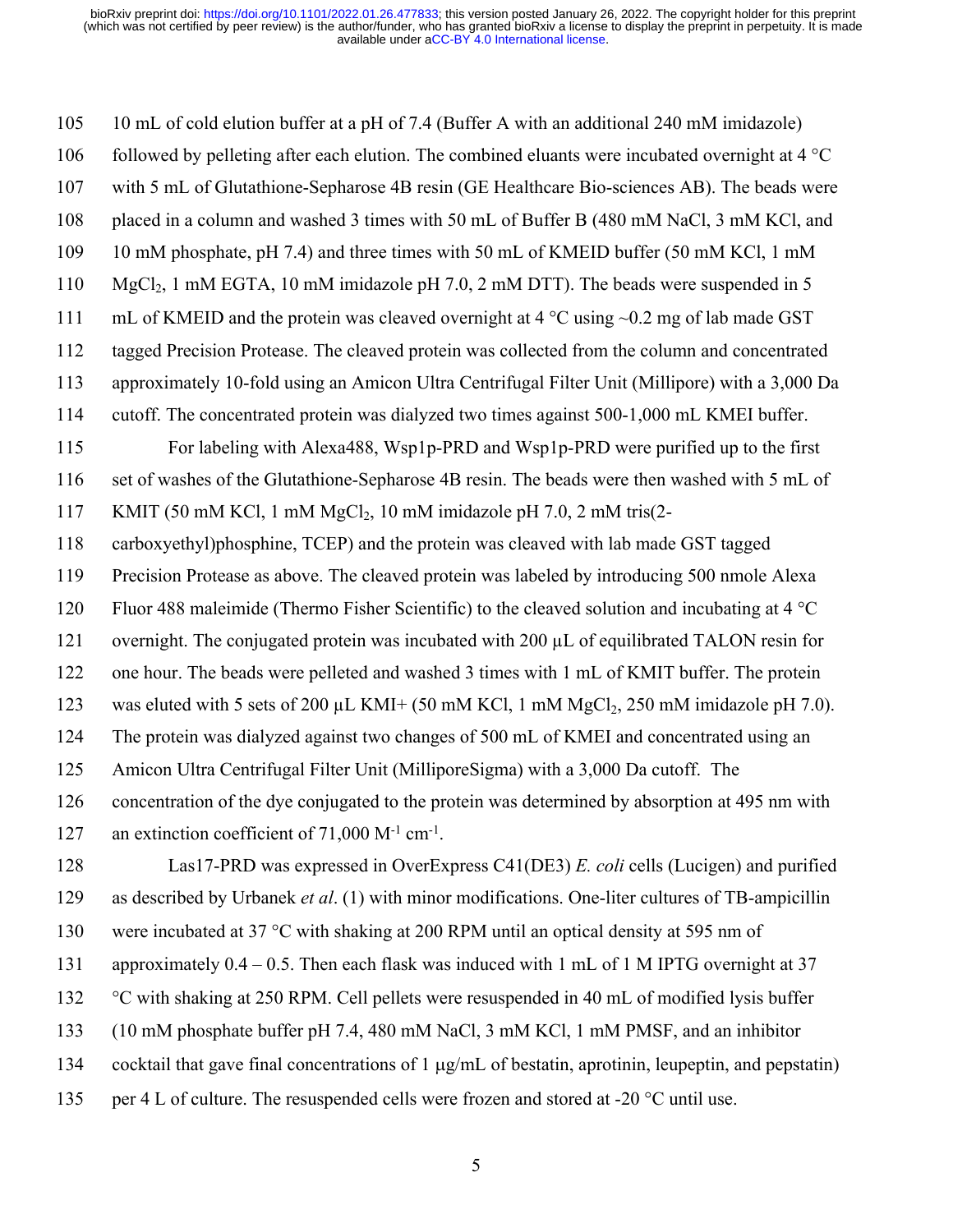136 Pellets from 4 L of culture were thawed at room temperature, sonicated on ice and 137 clarified as above. The supernatant was added to 5 mL of equilibrated Glutathione Sepharose 4B 138 resin (GE Healthcare Bio-sciences AB). The beads were washed in a column 3 times with 50 mL 139 of Buffer C (10 mM phosphate buffer pH 7.4, 480 mM NaCl, 3 mM KCl, and 0.1% Tween-20), 140 three times with 50 mL of Buffer D (10 mM phosphate buffer pH 7.4, 140 mM NaCl, and 3 mM 141 KCl), two times with 50 mL of Buffer E (50 mM Tris-HCl, 400 mM NaCl, 1 mM EDTA, 1 mM 142 DTT, pH 7) and two times with 50 mL of Buffer F (50 mM Tris-HCl, 150 mM NaCl, 1 mM 143 EDTA, 1 mM DTT, pH 7). The beads were placed in 5 mL of Buffer F and the protein was 144 cleaved overnight at  $4^{\circ}$ C using  $\sim 0.2$  mg of lab made GST tagged Precision Protease. The 145 cleaved protein was removed from the column, concentrated, and dialyzed two times against 500 146 – 1,000 mL of KMEI buffer as above.

147

148 Actin purification and labeling

- 149 Actin was isolated from an acetone powder of chicken breast muscle and purified by one cycle of
- 150 polymerization, pelleting, and depolymerization before gel filtration chromatography on a
- 151 Sephacryl-S300 column in G-buffer (23). For labeling, actin filaments at a concentration of 1
- 152 mg/mL in 0.1 M KCl, 2 mM MgSO<sub>4</sub>, 25 mM Tris pH 7.5, 3 mM NaN<sub>3</sub>, and 0.3 mM ATP were
- 153 reacted with a 10-fold molar excess of *N*-(1-pyrene)iodoacetamide (Thermo Fisher Scientific)
- 154 dissolved in dimethylformamide (DMF) at 4 °C overnight. The actin filaments were pelleted,
- 155 homogenized in G-buffer, depolymerized by dialysis against G-buffer for two days at 4°C, and
- 156 clarified at 75,000 RPM in a TLA 120.2 rotor (Beckman Coulter) at 4  $\degree$ C for 2 h. The upper two
- 157 thirds of the supernatant were gel filtered on a Superdex-200 column in G-buffer.
- 158

159 Mass spectrometry

160 A sample of the purified protein was run on a Mini-PROTEAN TGX Stain-free gel (BIORAD)

161 with 4-20% acrylamide gradient and stained with Coomassie brilliant blue. The stained bands

162 were cut out of the gel. The Mass Spectrometry and Proteomics Resource of the W. M. Keck

163 Foundation Biotechnology Resource Laboratory of Yale University digested the bands with

164 trypsin and analyzed the peptides by MS/MS mass spectrometry.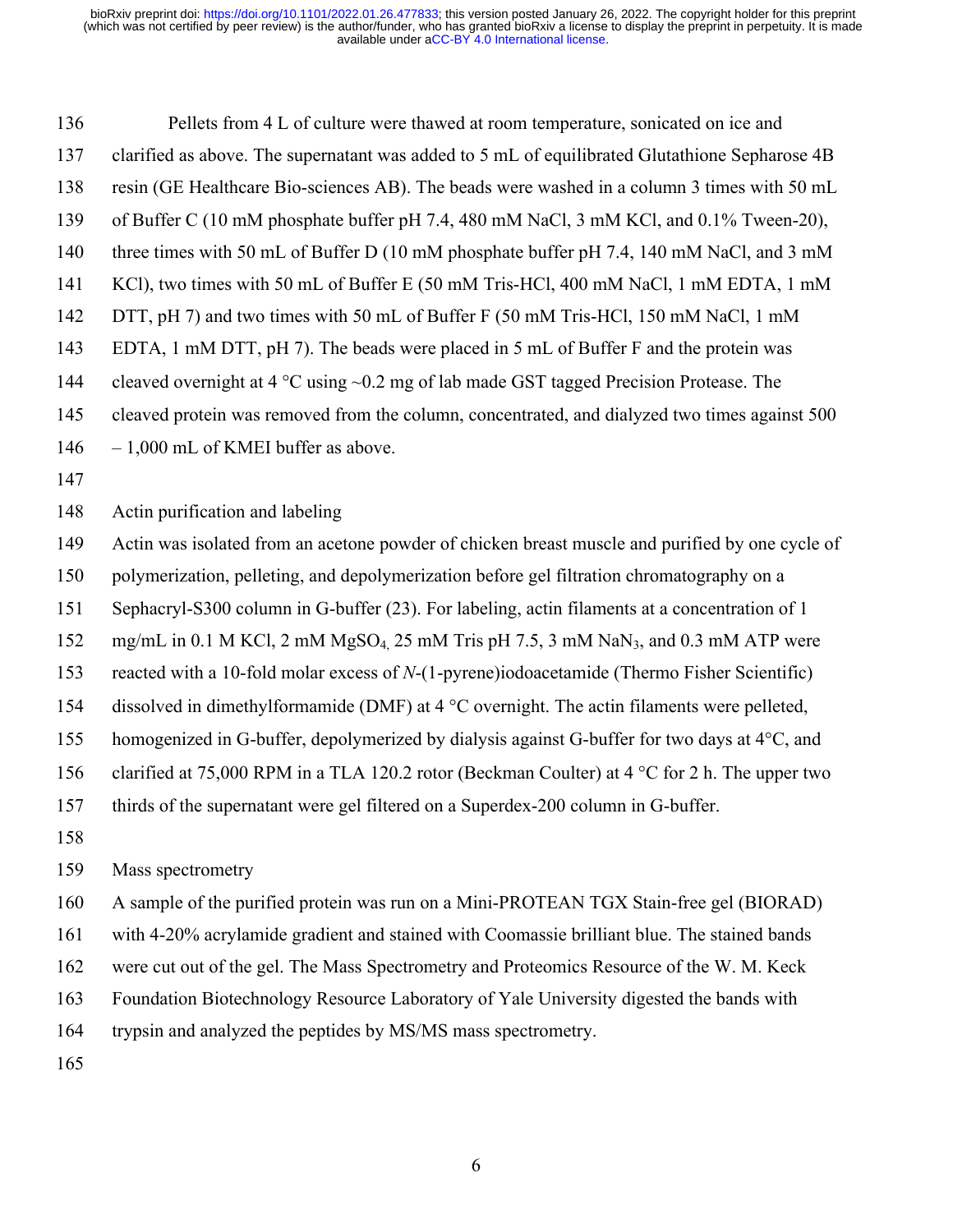#### 166 Concentration determination

167 The concentrations of samples of Wsp1p-PRD and Las17-PRD were determined by SDS-PAGE,

- 168 staining with Coomassie brilliant blue and densitometry with a range of amounts of chicken
- 169 skeletal muscle actin as the standard. Samples were run on a 15-well Mini-PROTEAN TGX
- 170 Stain-free gel (BIORAD) with 4-20% polyacrylamide gradient. Gels were stained with
- 171 Coomassie blue, destained 3 times for 10 min with 25% methanol and 10% acetic acid, and
- 172 soaked in water overnight. Gels were imaged with a ChemiDoc Imaging System (BIORAD). The
- 173 densities of the bands were determined with ImageJ software. The mass of the PRD sample was
- 174 determined by comparison with the linear standard curve. A molar concentration of the protein
- 175 was calculated using molecular weights of 26.7 kD for Wsp1p-PRD and 24.6 kD for Las17-
- 176 PRD.
- 177

178 Actin filament binding assay

179 A high concentration of actin monomers was polymerized in KMEI buffer and used to prepare

- 180 100 μL samples with 0, 2.5, 5, 10, 25, 50, 100, and 180 μM actin and 1 μM of Alexa488-Wsp1p-
- 181 PRD or Wsp1p-PRD-Alexa488. Samples were centrifuged in a TLA 100 rotor (Beckman

182 Coulter) at 75,000 RPM for 30 min. The fluorescence of 75 μL of supernatant was measured

183 with a Gemini EM microplate reader (Molecular Devices) with excitation at 495 nm and

184 emission at 519 nm with a cutoff at 515 nm with 6 flashes per read. The plate was turned 180

185 degrees and re-measured to be certain there was no instrumental bias in the measurements.

186 The fluorescence of the supernatants of the 50 μM, 100 μM, and 180 μM actin samples 187 were averaged and used to correct for background fluorescence. The corrected fluorescence 188 measurements of the 0 μM actin samples were averaged to determine the value of unbound 189 protein. Subtracting the ratio of each corrected fluorescence value to the average fluorescence 190 value of 100% unbound protein from 1 gave the fraction of bound protein. The fraction of bound 191 protein was plotted against the concentration of actin. The dissociation equilibrium constant  $(K_d)$ 192 was determined by fitting

193 fraction bound  $=$ 

$$
194 \quad \frac{([Actin] + {Wsp1p - PRD]_{total} + K_d) - \sqrt{([Actin] + {Wsp1p - PRD]_{total} + K_d)^2 - 4[Actin]{Wsp1p - PRD]_{total}}}{2\{Wsp1p - PRD]_{total}}}{to}
$$

- 195 the data.
- 196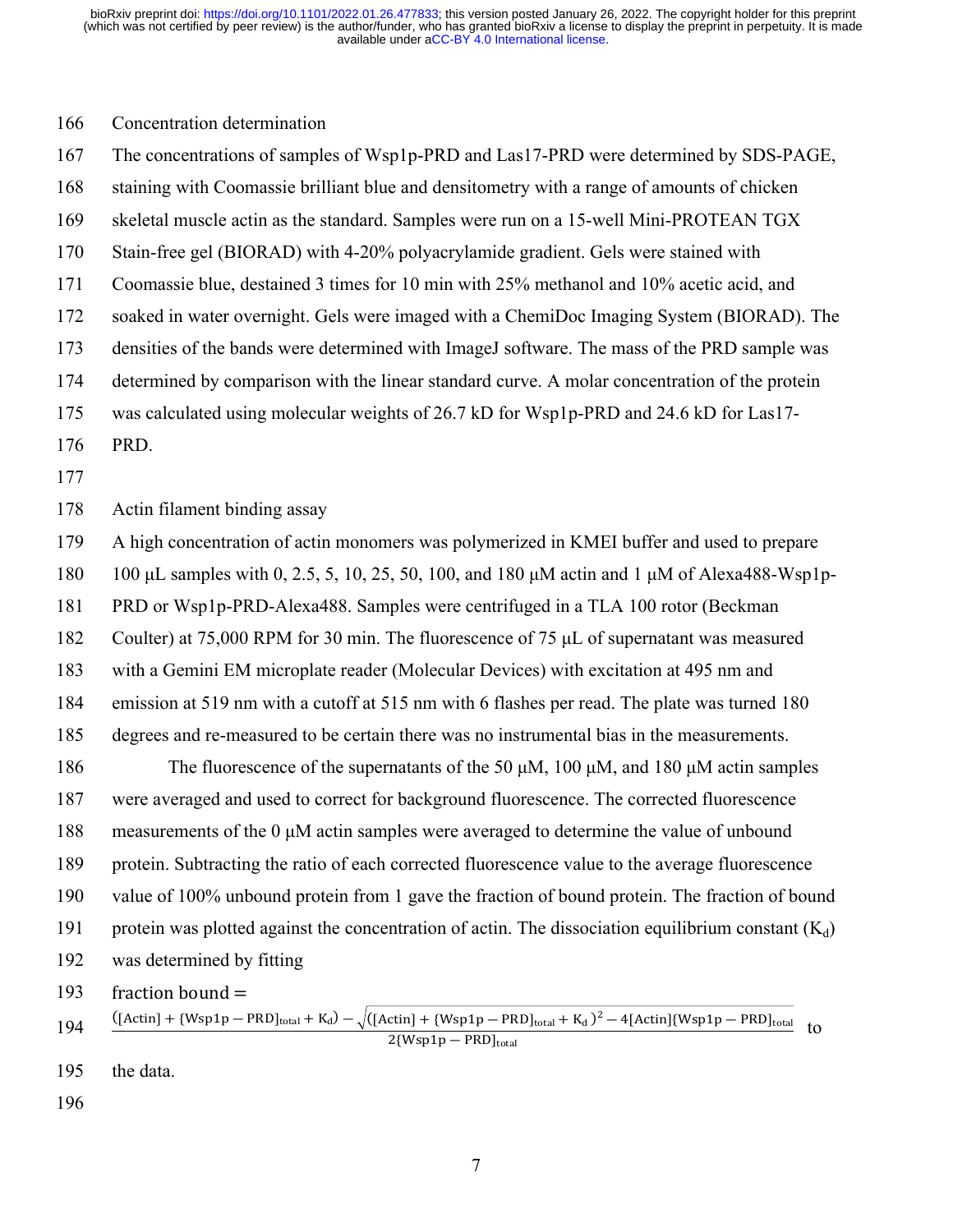## 197 Fluorescence anisotropy experiments

- 198 Concentrations of 20 nM Alexa488-Wsp1p-PRD or 100 nM Wsp1p-PRD-Alexa488 were
- 199 incubated in KMEI buffer at room temperature for 30 min with 0, 2.5, 5 or 10 μM filamentous
- 200 actin. Anisotropy was measured with an Alpha-scan spectrofluorometer (Photon Technology
- 201 International) with excitation at 495 nm and emission of 519 nm. The excitation bandpass was
- 202 set to 4 nm and the emission bandpass was at 20 nm. Each sample was measured at four different
- 203 settings: first (HV), excitation polarizer at 90° and the emission at 90°; second (HH), excitation
- 204 at 90 $^{\circ}$  and emission at 0 $^{\circ}$ ; third (VV), excitation at 0 $^{\circ}$  and emission at 0 $^{\circ}$ ; and fourth (VH),
- 205 excitation polarizer at 0° and emission at 90°. Emission measurements were taken every second
- 206 for 10 s. For Alexa488-Wsp1p-PRD 5 replicates were collected for 2.5, 5, and 10 μM
- 207 polymerized actin, and a total of 6 replicates for 0 μM filamentous actin. For Wsp1p-PRD-
- 208 Alexa488, only one sample was measured for each concentration.

209 To calculate the anisotropy of each sample, the 10 measurements of HH, HV, VV, and 210 VH were averaged for each sample. The G-factor for each sample was calculated according to 211  $G = \frac{HV}{HH}$ . All the calculated G-factors were averaged together to determine the final G-factor. The 212 anisotropy was calculated according to the formula anisotropy =  $\frac{VV - G(VH)}{VV + 2G(VH)}$ . 213

- 214 Assay for the polymerization of bulk samples of actin
- 215 Pyrene-labeled (10%) Ca-ATP-actin monomers were exchanged for  $Mg^{2+}$  by adding 10x MEA
- 216 buffer resulting in 50 μM MgCl<sub>2</sub>, 200 μM EGTA pH 8.0, 0.00005% Antifoam 204 (Sigma) and
- 217 incubating at room temperature for 2-5 min. Polymerization was initiated by mixing two
- 218 volumes of PRD in 1.5x of KMEIA buffer  $(1x: 50 \text{ mM KCl}, 1 \text{ mM MgCl}_2, 1 \text{ mM EGTA}, 10)$
- 219 mM imidazole pH 7.0, 0.00005% Antifoam 204) or KMEIA alone with the Mg-ATP-actin
- 220 monomers. The time course of the fluorescence change was measured with a SpectraMax
- 221 Gemini EM Microplate Reader (Molecular Devices) with excitation at 365 nm and emission at
- 222 407 nm in a Costar 3694 EIA/RIA, 96 well, half area, flat bottom, non-treated, black polystyrene
- 223 plates using one flash per read every 2 min for 1  $\mu$ M and 2.5  $\mu$ M actin, every 10 s for 5  $\mu$ M and
- 224 7.5 μM actin, and every 5 s for 10 μM actin. Since the 1 μM and 2.5 μM samples were run
- 225 overnight, an optical adhesive was placed on top to prevent evaporation.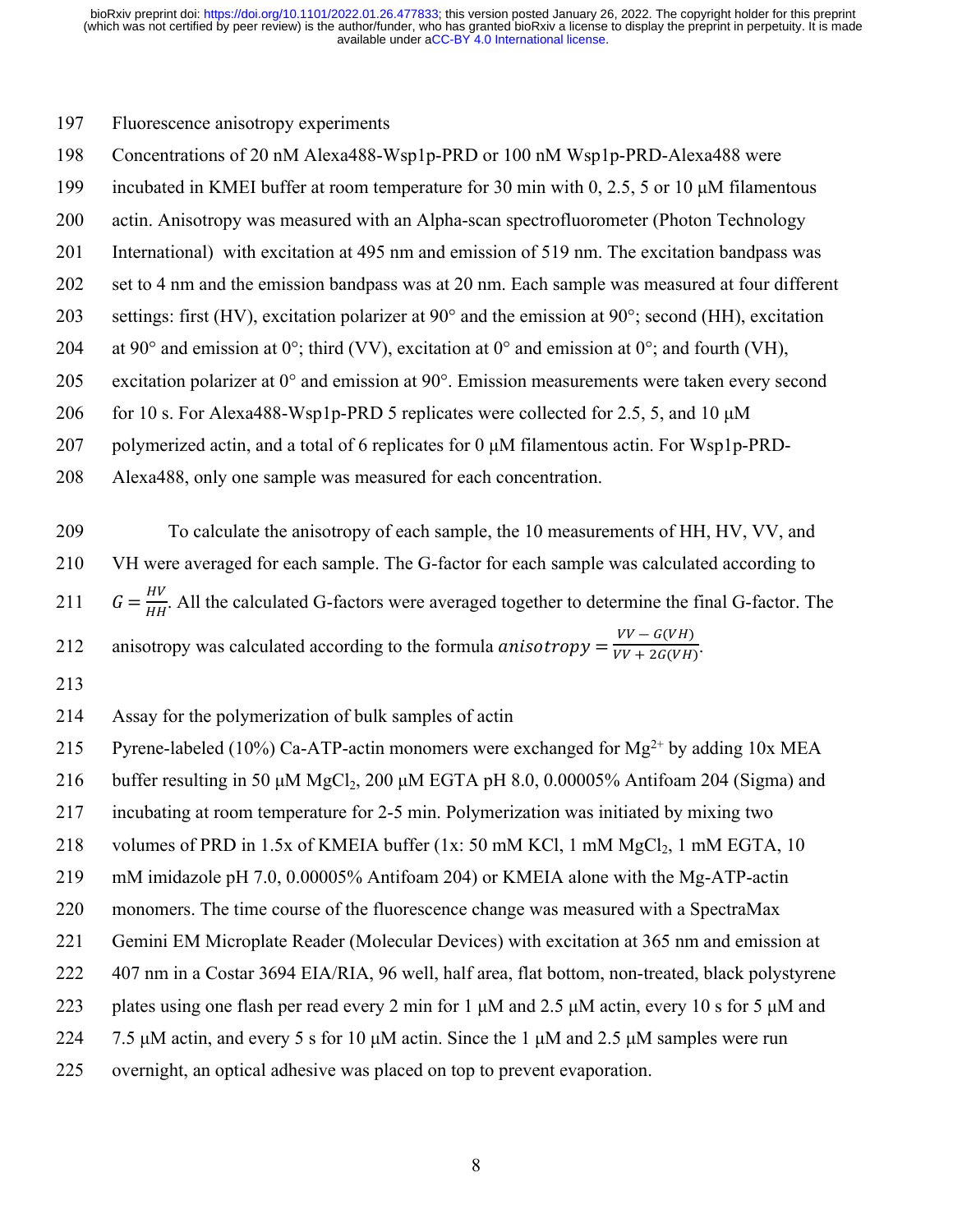226 The data was processed by adding the deadtime and normalized similar to Doolittle *et al.*

227 (24) for the initial minimum ( $I_{min}$ ) and final maximum ( $I_{max}$ ) values. Fluorescence intensities

228 were converted to the polymerized actin concentration by first subtracting the  $I_{\text{min}}$  from each

- 229 intensity and taking into account the critical concentration of 0.1  $\mu$ M.
- 230

231 Measurement of elongation rates

232 Samples of 150 µL in wells of Costar 3694 EIA/RIA polystyrene plates consisted of 2 µM Mg-

233 ATP-actin monomers, 0.5 μM pre-polymerized actin filament seeds, and either no PRD, 7.5 μM

234 Wsp1p-PRD or 7.5  $\mu$ M Las17-PRD in 50 mM KCl, 1 mM MgCl<sub>2</sub>, 1 mM EGTA, 10 mM

235 imidazole pH 7.0, 0.00005% Antifoam 204. Fluorescence was measured every 5 s with a

236 SpectraMax Gemini EM Microplate Reader (Molecular Devices) with excitation at 365 nm and

237 emission at 407 nm. The dead time between adding actin monomers and acquisition was noted.

238 The data was processed similar to the spontaneous polymerization data. To correct for the 239 photobleaching, the intensities after  $T_{\text{max}}$  for the no PRD samples were fit to an exponential. The 240 exponentials for all the samples without PRD were averaged together  $(n = 6)$  and used to correct 241 for photobleaching. The samples without PRD were used to determine  $I_{min}$  and  $I_{max}$  for all 242 samples. We calculated the number concentration of filaments for the reactions without PRD 243 from the rate of elongation and the rate constant for elongation (25). To calculate the barbed-end 244 elongation rates for each of the reactions, we divided the average rate of polymerization of each 245 set of samples in  $\mu$ M s<sup>-1</sup> by the concentration of filament ends. We measured a total of six 246 replicates without PRD, four replicates for Wsp1p-PRD, and three replicates for Las17-PRD.

247

## 248 **Results**

249 Attempts to purify Wsp1p-PRD with just a GST tag at the N-terminus produced many protein 250 fragments, likely due to ribosome stalling on polyproline sequences (26) and producing truncated 251 proteins. To eliminate these fragments, we appended a 6x-histidine tag to the C-terminus of 252 GST-Wsp1p-PRD. After two affinity purification steps, Wsp1p-PRD ran as the largest band on 253 SDS-PAGE with only slight contamination (Fig. 1). Mass spectrometry of a trypsin digest of the 254 major band confirmed it is Wsp1p-PRD. The Wsp1p-PRD band ran slower than expected from 255 its molecular weight of 26.7 kD (Fig. 1), similar to other proline-rich proteins (27). We also 256 purified Las17-PRD by small modifications of the method of Urbanek *et al*. (1) (Fig. 2). Mass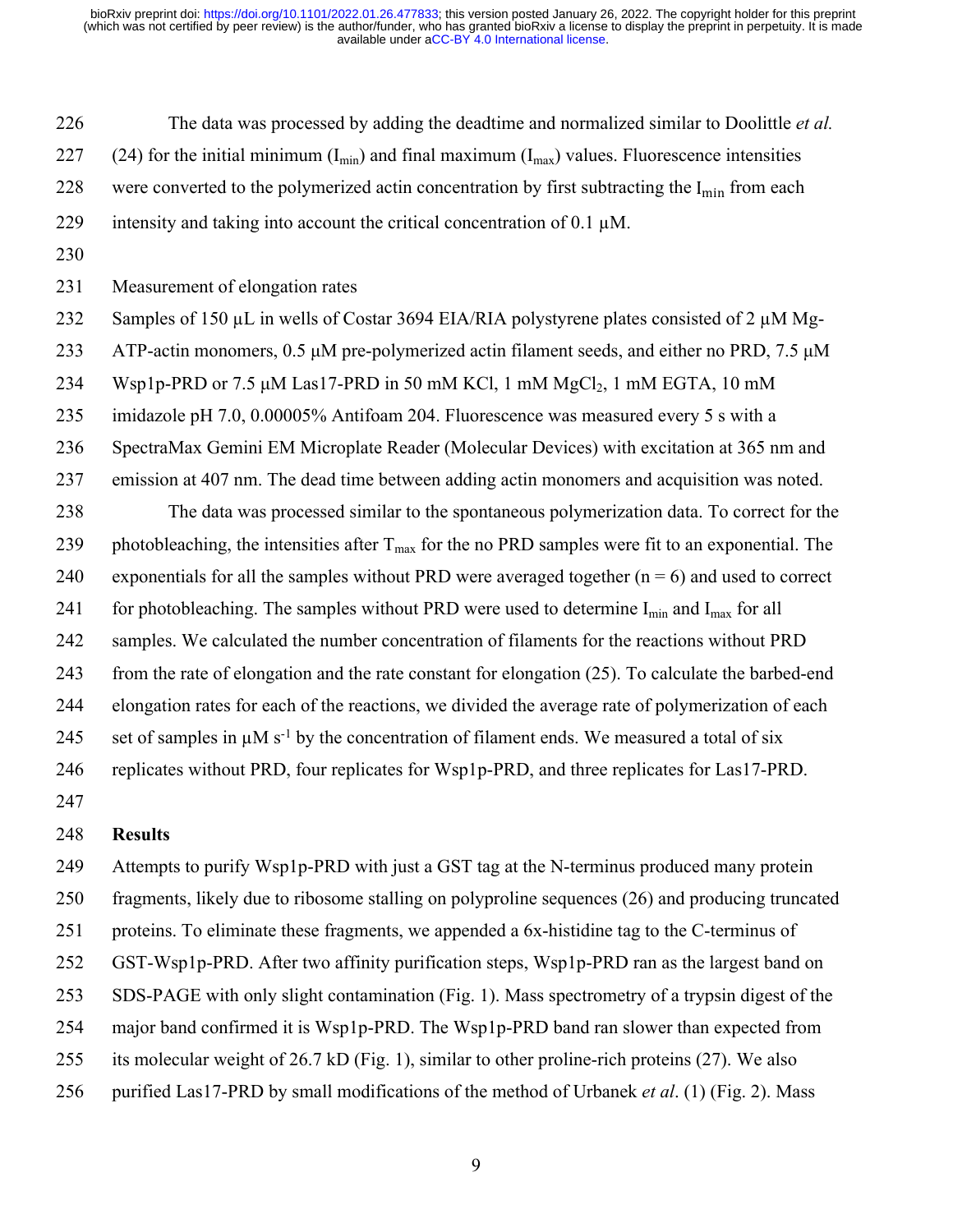257 spectrometry of a trypsin digest identified the dominant band as Las17-PRD, the higher

258 molecular weight contaminant as the *E. coli* chaperonin dnaK and the minor lower molecular

259 weight bands as fragments of Las17-PRD, likely produced by ribosomal stalling.

260

261 Fig. 1. SDS-PAGE and Coomassie brilliant blue staining of samples from each step of the

262 purification of Wsp1p-PRD. Left gel: lane 1, protein standards; lane 2, crude lysate; lane 3

263 clarified sample of crude lysate applied to TALON resin; lane 4, unbound flowthrough from

264 TALON resin; lanes 5-7, successive washes of TALON resin with Buffer A (480 mM NaCl, 3

265 mM KCl, 10 mM phosphate, 10 mM imidazole pH 7.4); lanes 8-11, elution of bound proteins

266 from TALON resin with elution buffer (Buffer A with an additional 240 mM imidazole pH 7.4).

267 Right gel: lane 1, protein standards; lane 2, combined fractions eluted from TALON resin and

268 applied to glutathione Sepharose 4B beads; lane 3, unbound flowthrough from glutathione

269 Sepharose 4B beads; lanes 4-6, successive washes of the glutathione Sepharose 4B beads with

270 Buffer B (480 mM NaCl, 3 mM KCl, and 10 mM phosphate at a pH 7.4); lanes 7-9, washes of

271 glutathione Sepharose 4B beads with KMEID (50 mM KCl, 1 mM  $MgCl<sub>2</sub>$ , 1 mM EGTA, 10 mM

272 imidazole pH 7.0, 2 mM DTT); lane 10, pure Wsp1p-PRD cleaved from glutathione Sepharose

273 4B beads. The arrowhead marks Wsp1p-PRD.

274

275 Fig. 2. Coomassie brilliant blue stained SDS-PAGE gel of purification steps of *S. cerevisiae*

276 Las17-PRD. Lane 1, protein standards; lane 2, crude lysate; lane 3, clarified lysate applied to

277 glutathione Sepharose 4B beads; lane 4, unbound flowthrough from glutathione Sepharose 4B

278 beads; lanes 5-7, washes of glutathione Sepharose 4B beads with Buffer C (10 mM phosphate

279 buffer pH 7.4, 480 mM NaCl, 3 mM KCl, and 0.1% Tween-20); lanes 8-10, washes of

280 glutathione Sepharose 4B beads with Buffer D (10 mM phosphate buffer pH 7.4, 140 mM NaCl,

281 and 3 mM KCl); lanes 11-12, washes of glutathione Sepharose 4B beads with Buffer E (50 mM

282 Tris-HCl, 400 mM NaCl, 1 mM EDTA, 1 mM DTT, and brought to a pH of 7 at room

283 temperature); lanes 13-14, washes of glutathione Sepharose 4B beads with Buffer F (50 mM

284 Tris-HCl, 150 mM NaCl, 1 mM EDTA, 1 mM DTT brought to pH 7 at room temperature); lane

285 15, protein cleaved from glutathione Sepharose 4B beads. Mass spectrometry of tryptic digests

286 identified the main band (arrowhead) as Las17-PRD, the upper band as *E. coli* dnaK, and the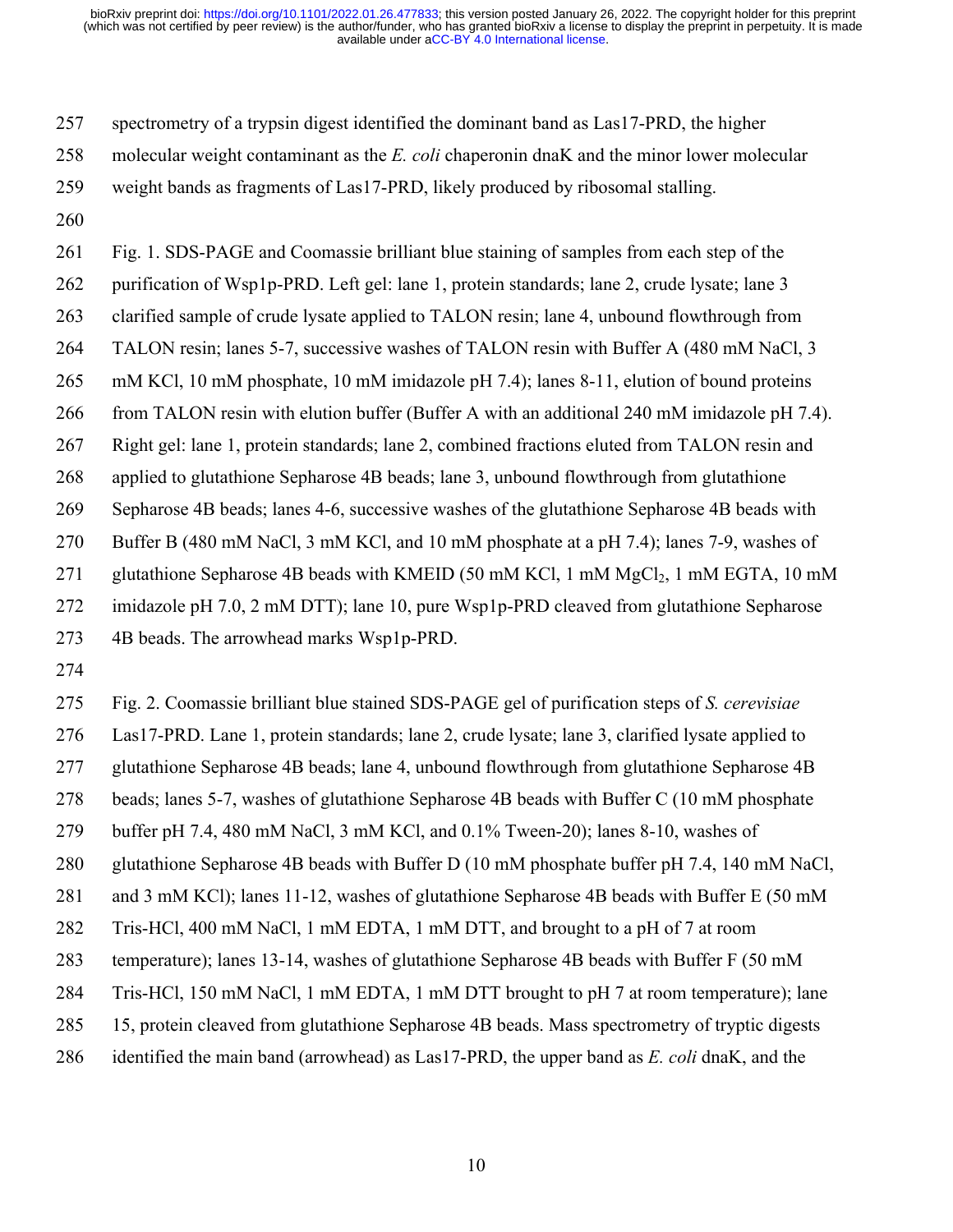287 minor lower molecular weight bands as fragments of Las17-PRD, likely due to ribosome 288 stalling.

289

290 PRDs have no aromatic residues to measure absorbance at 280 nm; therefore, we 291 estimated their concentrations by densitometry of Coomassie brilliant blue stained Wsp1p-PRD 292 bands run on SDS-PAGE compared with a standard curve of known amounts of actin. This 293 measurement is not the ideal, as proteins may stain differently in Coomassie blue (28, 29). 294 We determined the binding affinity of fluorescently labeled Wsp1p-PRD for actin 295 filaments by measuring the fraction of 1 µM N-terminally (Alexa488-Wsp1p-PRD) or C-296 terminally (Wsp1p-PRD-Alexa488) labeled Wsp1p-PRD that pelleted with a range of actin 297 filament concentrations from  $0 - 180 \mu M$  (Fig. 3A and B). We calculated the fraction bound by 298 measuring the fluorescence of unbound Wsp1p-PRD in the supernatants. Fitting a binding 299 isotherm to the data gave a  $K_d$  of  $6.2 \pm 0.6$   $\mu$ M for Alexa488-Wsp1p-PRD (Fig. 3A). We 300 confirmed that the N-terminal fluorescent tag does not affect binding by measuring the fraction 301 for C-terminally (Wsp1p-PRD-Alexa488) labeled Wsp1p-PRD that pelleted with a range of actin 302 filament concentrations (Fig. 3B). The  $K_d$  of  $5 \pm 1 \mu M$  for Wsp1p-PRD-Alexa488 was similar to 303 Alexa488-Wsp1pPRD.

304

305 Fig. 3. Affinity of labeled Wsp1p-PRD for actin filaments determined by cosedimentation and 306 fluorescence anisotropy. (A-B) A range of concentrations of actin filaments were incubated with  $307$  1 μM of Alexa-488 labeled Wsp1p-PRD in 50 mM KCl, 1 mM MgCl<sub>2</sub>, 1 mM EGTA, 10 mM 308 imidazole at pH 7.0 for 30 min at 25°C followed by ultracentrifugation at 240,000 g for 30 min. 309 The fraction bound was calculated from the fluorescence of the supernatant. (A) Fraction of 310 Alexa488-Wsp1p-PRD bound vs. actin filament concentration. Points are the mean with standard 311 deviation as the error ( $n = 5-6$ ). The solid line is the fit to the data of a binding isotherm with a 312 K<sub>d</sub> of 6.1  $\pm$  0.6 µM .(B) Fraction of Wsp1p-PRD-Alexa488 bound vs. actin filament 313 concentration. Points are the mean with the range as the error  $(n = 2-3)$ . The solid line is the fit to 314 the data of a binding isotherm with a  $K_d$  of  $3 \pm 1 \mu M$ . (C-D) A range of concentrations of actin 315 filaments were incubated with 20 nM of Alexa488-Wsp1p-PRD or 100 nM of Wsp1p-PRD-316 Alexa 488 in 50 mM KCl, 1 mM  $MgCl<sub>2</sub>$ , 1 mM EGTA, and 10 mM imidazole at pH 7.0 at 25°C. 317 Each sample was excited with polarized light, and the anisotropy was calculated based on the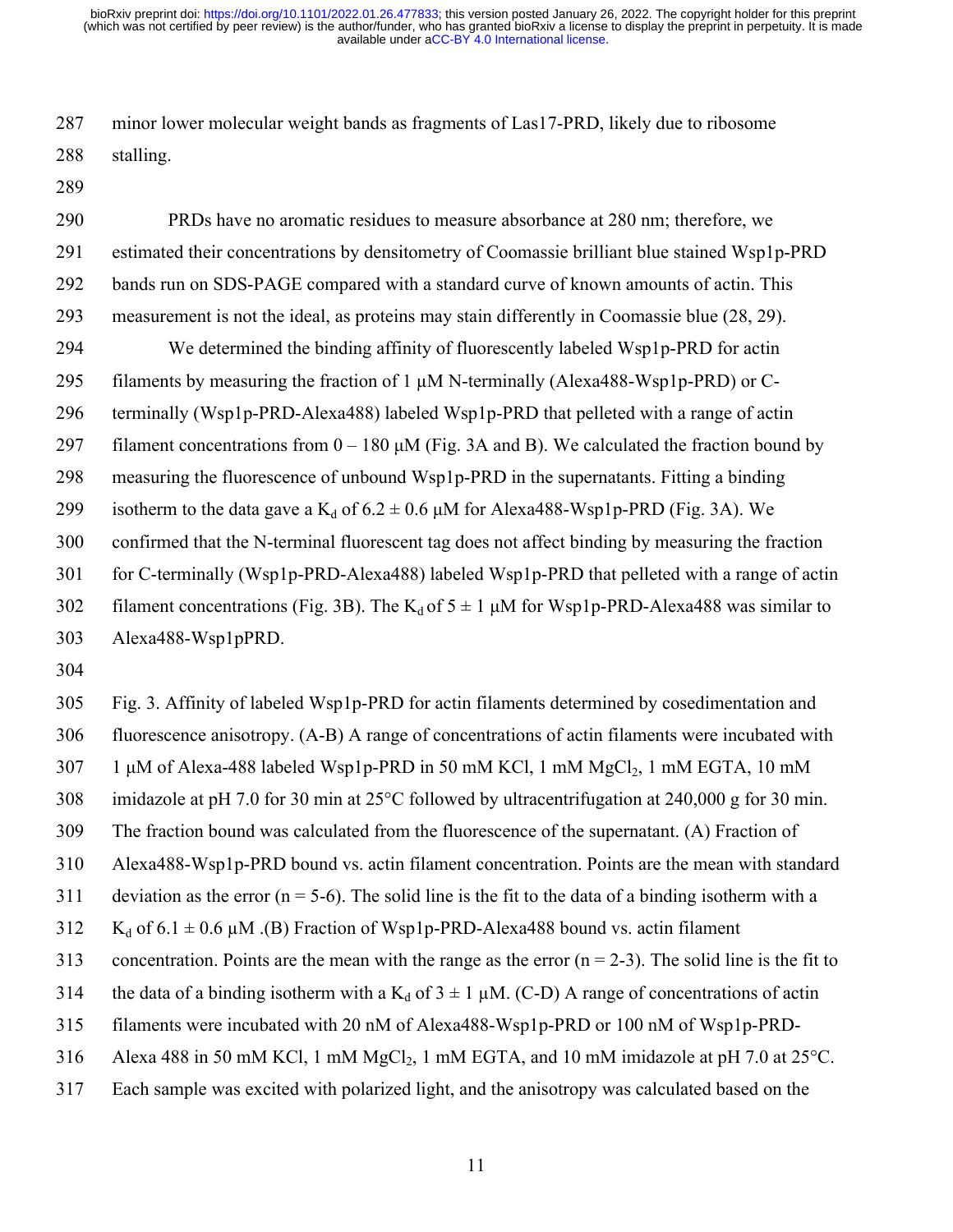318 polarized components of the emission. (C) Fluorescence anisotropy of Alexa488-Wsp1p-PRD 319 vs. concentration of actin filaments. Points are the mean  $\pm$  standard deviation (n = 5-6). (D) 320 Fluorescence anisotropy of Wsp1p-PRD-Alexa488 vs. concentration of actin filaments. Points 321 are values from one experiment. 322 323 We used similar samples to measure the effects of actin filaments on the fluorescence 324 anisotropy of the N- and C-terminally tagged Wsp1p-PRD. Surprisingly, actin filaments did not 325 change the anisotropy in spite of binding the tagged Wsp1p-PRD (Fig. 3C and D). Therefore, 326 binding to actin filaments did not change the rotational diffusion of Alexa-488 at either end of 327 Wsp1p-PRD. 328 The presence of 5  $\mu$ M Wsp1p-PRD or Las17-PRD slowed the time course of spontaneous 329 polymerization of 5  $\mu$ M Mg-ATP actin monomers modestly (Fig. 4A). This is the opposite to the 330 previous reports for 0.08-0.14 µM Las17-PRD with 5 µM rabbit muscle Ca-ATP-actin in 331 polymerization buffer with MgCl<sub>2</sub> and EGTA at pH 8.0  $(1, 30)$ . 332 333 Fig. 4. Effects of PRDs on the time course of the spontaneous polymerization of 5 µM of Mg-334 ATP-actin monomers (10% pyrenyl-actin). Conditions: 50 mM KCl, 1 mM  $MgCl<sub>2</sub>$ , 1 mM 335 EGTA, 10 mM imidazole pH 7.0, 0.6 mM Tris, 0.15 mM DTT, 60  $\mu$ M ATP, 30  $\mu$ M CaCl<sub>2</sub> and 336 0.00005% Antifoam 204 in the presence of two concentrations of (A) Wsp1p-PRD or (B) Las17- 337 PRD. 338 339 To understand how the PRD slows spontaneous polymerization, we used the fluorescence 340 of pyrenyl-actin to measure the elongation rates of actin filament seeds in the presence of PRD. 341 The polymerization samples contained 2 μM Mg-ATP-actin (10% labeled with pyrene), 0.5 μM 342 of polymerized actin to provide seeds, and either no PRD, 5  $\mu$ M Wsp1p-PRD, or 5  $\mu$ M Las17-343 PRD (Fig. 5A). The fluorescence increased linearly between 50 and 120 s (Fig. 5B) 344 characteristic of pure elongation without a contribution from spontaneous nucleation (31)*.* 345 Polymerization of 2.5 μM Mg-ATP-pyrenyl-actin monomers without filament seeds started with 346 a clear lag (Fig. 5A). Thus, under the conditions used, little spontaneous nucleation occurred 347 during the first 120 s of the reaction, so all of the polymerization during this time came from 348 elongation of previously formed filament seeds.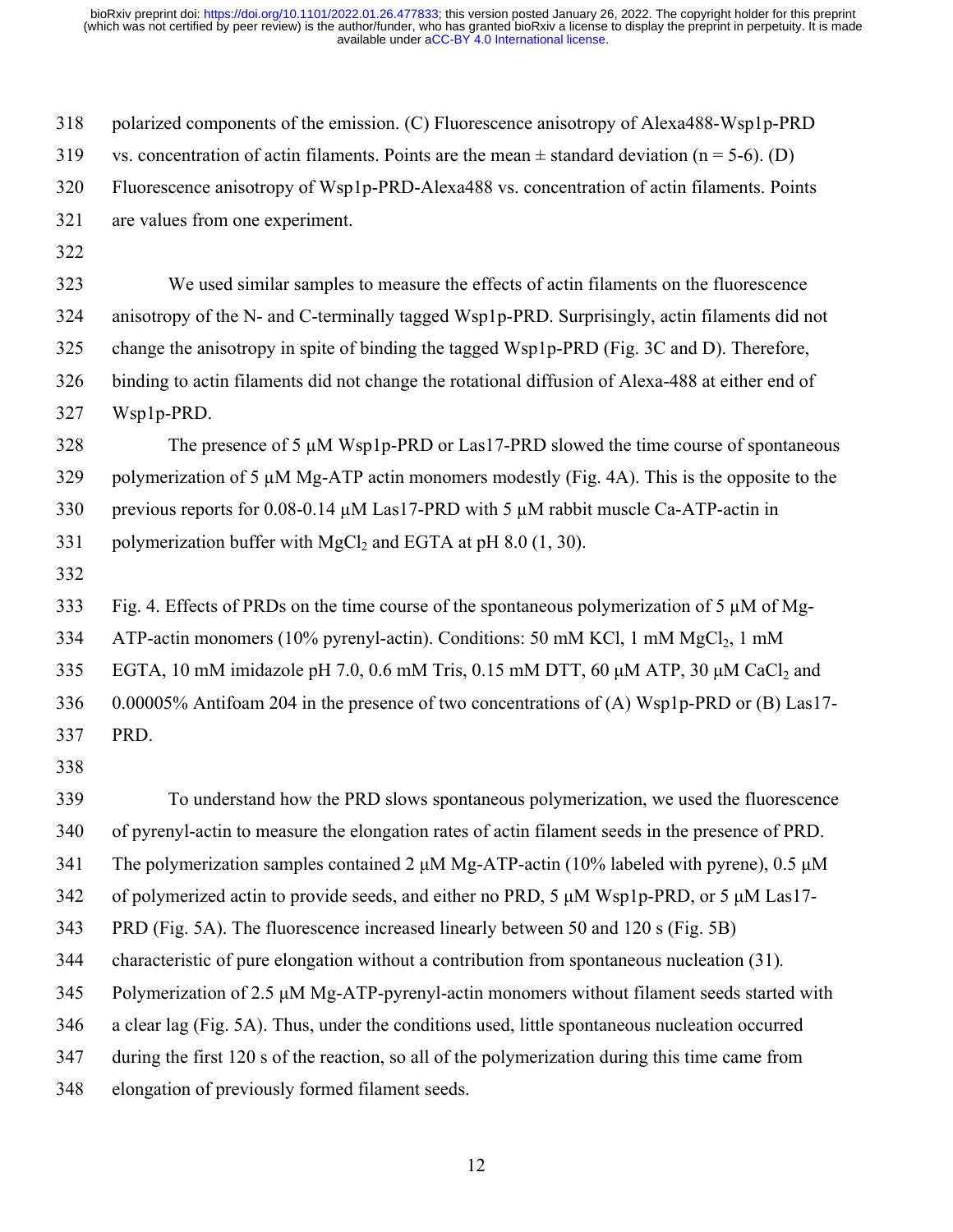349

350 Fig. 5. Effect of PRDs on the time course of elongation of actin filaments from preformed seeds 351 (0.5 µm polymerized actin, 0.3 nM ends). Conditions: 2 μM 10% Mg-ATP-pyrenyl-actin 352 monomers with either no PRD (black), 5 μM Wsp1p-PRD (green), or 5 μM of Las17-PRD 353 (pink). For comparison, 2.5 μM of 10% Mg-ATP-pyrenyl-actin with the equivalent amount of 354 labeled actin were polymerized without preformed filaments or PRD (grey). (A) Examples of 355 time courses corrected for photobleaching. (B) Initial parts of the polymerization curves from A 356 after the initial dead time. 357 358 Since the rate constants for actin filament elongations are known (25) we used the 359 samples without PRD to calculate that the concentration of filament ends added to each reaction

360 was  $300 \pm 100$  pM (average concentration  $\pm$  standard deviation; n = 6). The rate of barbed end

361 elongation of samples of 2  $\mu$ M actin monomers was  $20 \pm 10$  subunits s<sup>-1</sup> without PRD; n = 6 for

362 rate),  $10 \pm 4$  subunits s<sup>-1</sup> with 5  $\mu$ M of Wsp1p-PRD (same as above; n = 4 for rate), and 9  $\pm$  3 nM

363 s<sup>-1</sup> with 5  $\mu$ M of Las17-PRD (same as above; n = 3 for rate). Therefore, both Wsp1p-PRD and

364 Las17-PRD reduced the elongation rate by approximately half.

365

# 366 **Discussion**

367 *Binding affinity:* Previous work (1) presented evidence that the PRD of Wsp1p family proteins 368 can bind actin filaments but did not measure the affinity of the interaction with standard 369 methods. The methods used included two-hybrid assays, pelleting with single concentrations of 370 PRD, and actin and polymerization time courses. Urbanek *et al. (1)* estimated the affinity for 371 actin filaments to be 0.22  $\mu$ M from a double reciprocal plot of 1/actin polymerization rate vs. 372 1/[Las17 PRD] (their Fig. S2), but <20% of 5  $\mu$ M PRD pelleted with 5  $\mu$ M actin filaments 373 corresponding to a  $K_d$  of about 20  $\mu$ M (their Fig. 1D). Microscale thermophoresis was also used 374 to measure a  $K_d$  of 24 nM for the 300–422 fragment of Las17 binding to actin monomers (1, 30). 375 Our quantitative binding assays confirmed that the Wsp1-PRD binds muscle actin 376 filaments with micromolar affinity using Wsp1-PRD labeled on either end with Alexa-488. 377 Surprisingly, even when most of the Wsp1-PRD was bound to the filaments, the Alexa-488 on 378 both ends of the PRD remained mobile. This is consistent with binding being mediated by the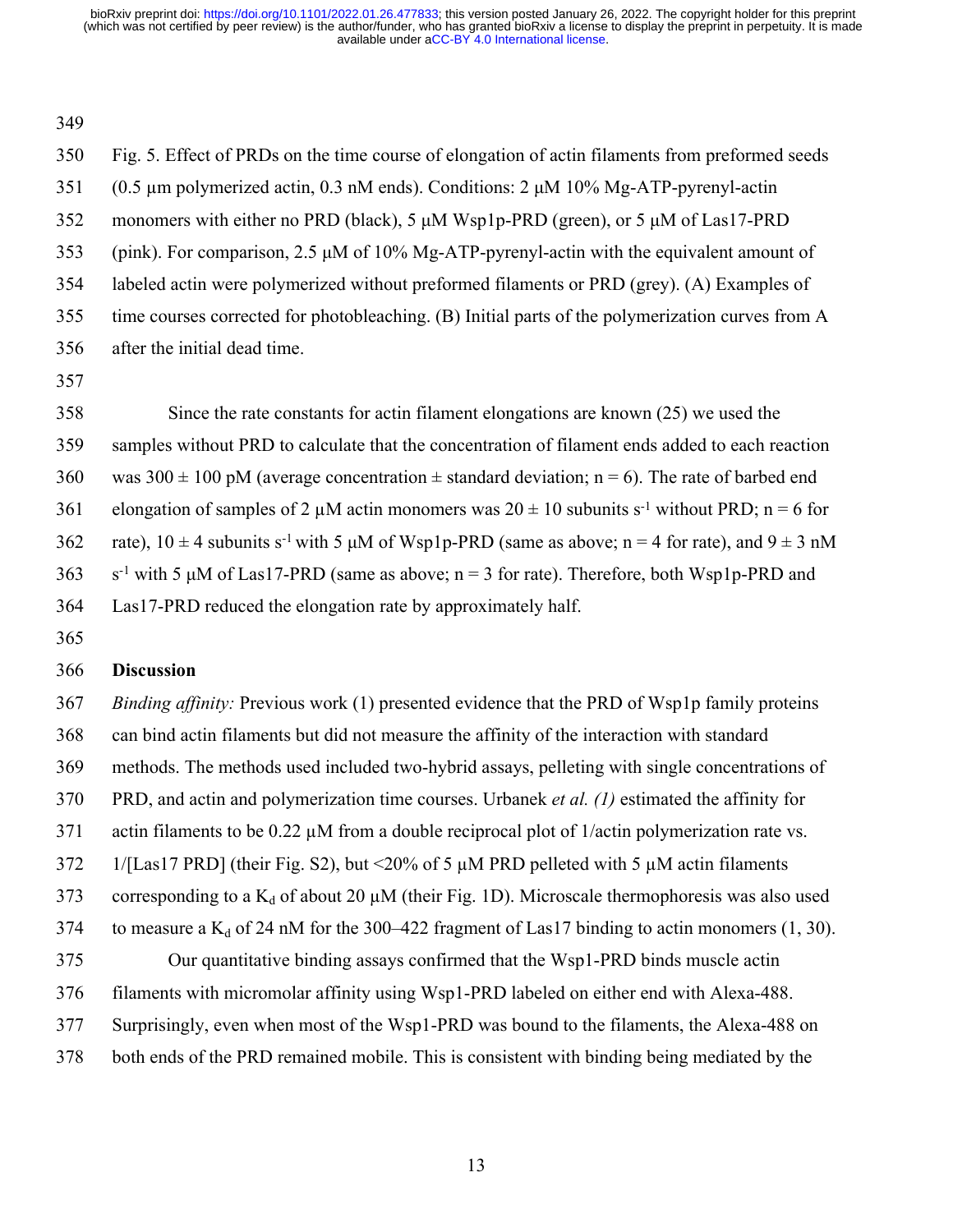379 middle of the PRD as shown for Las17-PRD (1, 30) and the known flexibility of peptides with 380 disordered links between proline-rich sequences (32).

381 *Effects on polymerization:* Urbanek *et al.* (1) reported that submicromolar concentrations 382 of Las17 PRD stimulate spontaneous polymerization of 5 µM Ca-ATP-actin monomers in buffer 383 with MgCl<sub>2</sub> (conditions where the exchange of bound  $Ca^{2+}$  for Mg<sup>2+</sup> is rate limiting), consistent 384 with promoting nucleation but also with an effect on divalent cation exchange. They also 385 reported that submicromolar concentrations of Las17-PRD increased the steady-state 386 fluorescence of pyrenyl-actin filaments, which they interpreted as a decrease in the critical 387 concentration. However, a substantial change in the polymer concentration under their conditions 388 without PRD would have been unlikely, since the polymer concentration would have been 4.9 389 µM and the monomer concentrations 0.1 µM, an already low concentration. 390 We found that 5  $\mu$ M concentrations of either Wsp1p-PRD or Las17-PRD slow the time 391 course of spontaneous polymerization of 5  $\mu$ M Mg-ATP-actin monomers, while 2.5  $\mu$ M Las17-

392 PRD had less effect on spontaneous polymerization. Both Las17-PRD and Wsp1p-PRD slowed 393 the elongation of actin filament barbed ends by about half. This is a plausible explanation for the 394 inhibition of spontaneous polymerization; however, more work is necessary to fully understand 395 the mechanism of inhibition. This new finding raises the possibility that the effect of Las17-PRD 396 on the polymerization of Ca-ATP-actin in buffer containing MgCl<sub>2</sub> (1) may have been due to 397 increasing the rate limiting exchange of  $Mg^{2+}$  for  $Ca^{2+}$  rather than effect on the polymerization 398 reaction.

399 The micromolar affinity of Wsp1p-PRD for actin filaments has interesting implications 400 for its function. As the total concentration of actin in the fission yeast cell is  $>50 \mu M$  and much 401 higher than this average in endocytic actin patches (33), it stands to reason that a substantial 402 fraction of Wsp1 is bound to actin filaments inside cells, especially at sites where branched actin 403 filaments form. Given the mobility of both ends of the PRD bound to an actin filament revealed 404 by fluorescence anisotropy (Fig. 3C and D), the VCA region of a Wsp1 molecule bound by its 405 PRD to an actin filament should be capable of binding and activating Arp2/3 complex to 406 nucleate an actin filament branch on a mother filament. On the other hand, the 4  $\mu$ M 407 concentration of Wsp1 in the cytoplasm of fission yeast (34) will likely have a only a small 408 effect on the growth of the much higher concentration of actin filaments.

409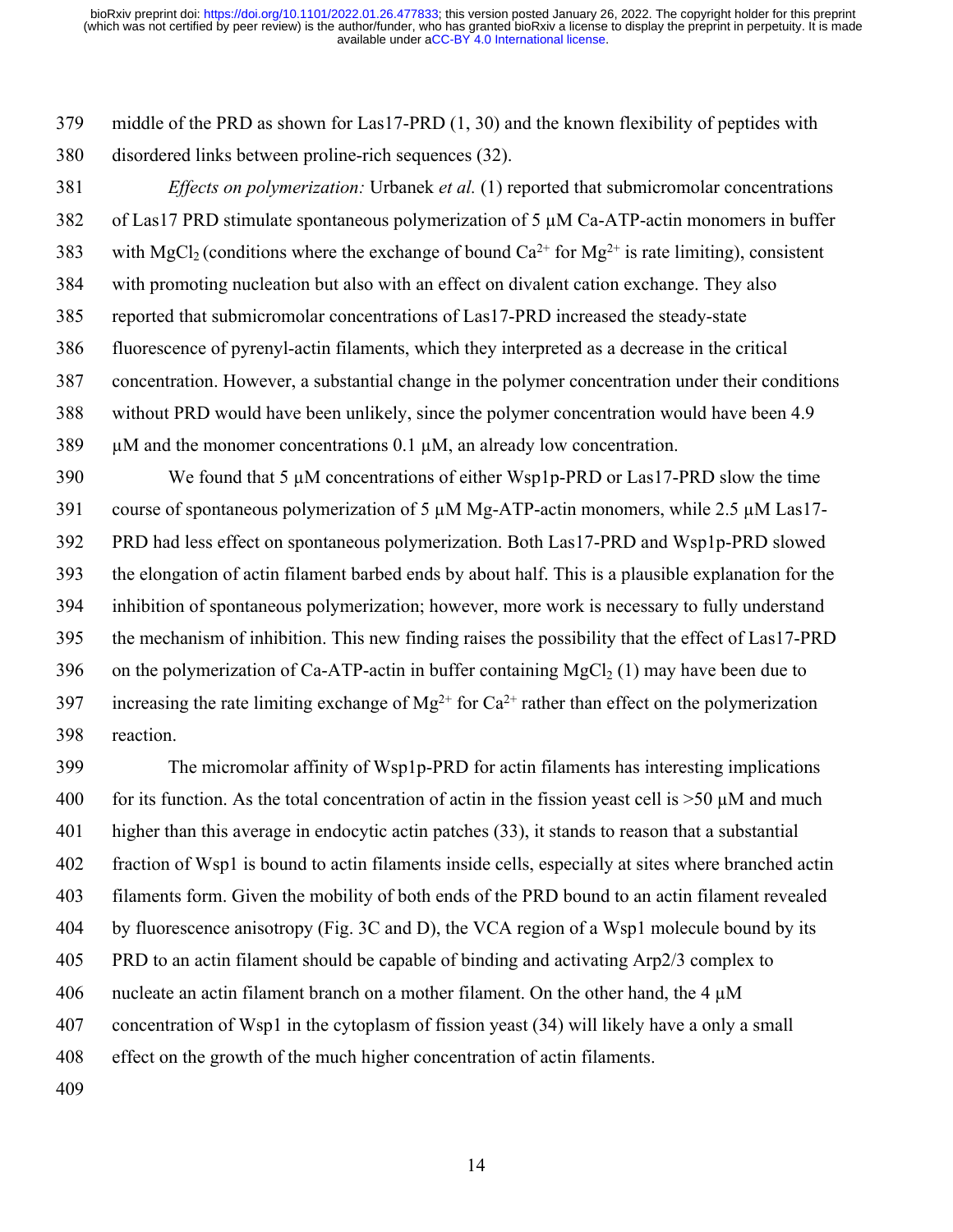# 410 **Acknowledgements**

- 411 Research reported in this publication was supported by National Institute of General Medical
- 412 Sciences of the National Institutes of Health under award number R01GM026338. The content is
- 413 solely the responsibility of the authors and does not necessarily represent the official views of the
- 414 National Institutes of Health. The authors thank the laboratory of Kathryn Ayscough at the
- 415 University of Sheffield for providing the plasmid for Las17-PRD and advice about its
- 416 purification.
- 417
- 418 Competing interests: The authors declare that no competing interests exist.
- 419
- 420 **References**

421 1. Urbanek AN, Smith AP, Allwood EG, Booth WI, Ayscough KR. A novel actin-binding 422 motif in Las17/WASP nucleates actin filaments independently of Arp2/3. Curr Biol. 423 2013;23(3):196-203.

- 424 2. Pollard TD, Cooper JA. Actin, a central player in cell shape and movement. Science. 425 2009;326(5957):1208-12.
- 426 3. Rosenbloom AD, Kovar EW, Kovar DR, Loew LM, Pollard TD. Mechanism of actin 427 filament nucleation. Biophys J. 2021;120(20):4399-417.
- 428 4. Pollard TD. Regulation of actin filament assembly by Arp2/3 complex and formins. Annu 429 Rev Biophys Biomol Struct. 2007;36:451-77.
- 430 5. Machesky LM, Atkinson SJ, Ampe C, Vandekerckhove J, Pollard TD. Purification of a 431 Cortical Complex Containing 2 Unconventional Actins from Acanthamoeba by Affinity-432 Chromatography on Profilin-Agarose. J Cell Biol. 1994;127(1):107-15.
- 433 6. Mullins RD, Heuser JA, Pollard TD. The interaction of Arp2/3 complex with actin:
- 434 Nucleation, high affinity pointed end capping, and formation of branching networks of filaments. 435 Proc Natl Acad Sci U S A. 1998;95(11):6181-6.
- 436 7. Robinson RC, Turbedsky K, Kaiser DA, Marchand JB, Higgs HN, Choe S, et al. Crystal 437 structure of Arp2/3 complex. Science. 2001;294(5547):1679-84.
- 438 8. Rouiller I, Xu XP, Amann KJ, Egile C, Nickell S, Nicastro D, et al. The structural basis 439 of actin filament branching by the Arp2/3 complex. J Cell Biol. 2008;180(5):887-95.
- 440 9. Machesky LM, Mullins RD, Higgs HN, Kaiser DA, Blanchoin L, May RC, et al. Scar, a 441 WASp-related protein, activates nucleation of actin filaments by the Arp2/3 complex. Proc Natl 442 Acad Sci U S A. 1999;96(7):3739-44.
- 443 10. Kurisu S, Takenawa T. The WASP and WAVE family proteins. Genome Biol. 444 2009;10(6).
- 445 11. Marchand JB, Kaiser DA, Pollard TD, Higgs HN. Interaction of WASP/Scar proteins 446 with actin and vertebrate Arp2/3 complex. Nat Cell Biol. 2001;3(1):76-82.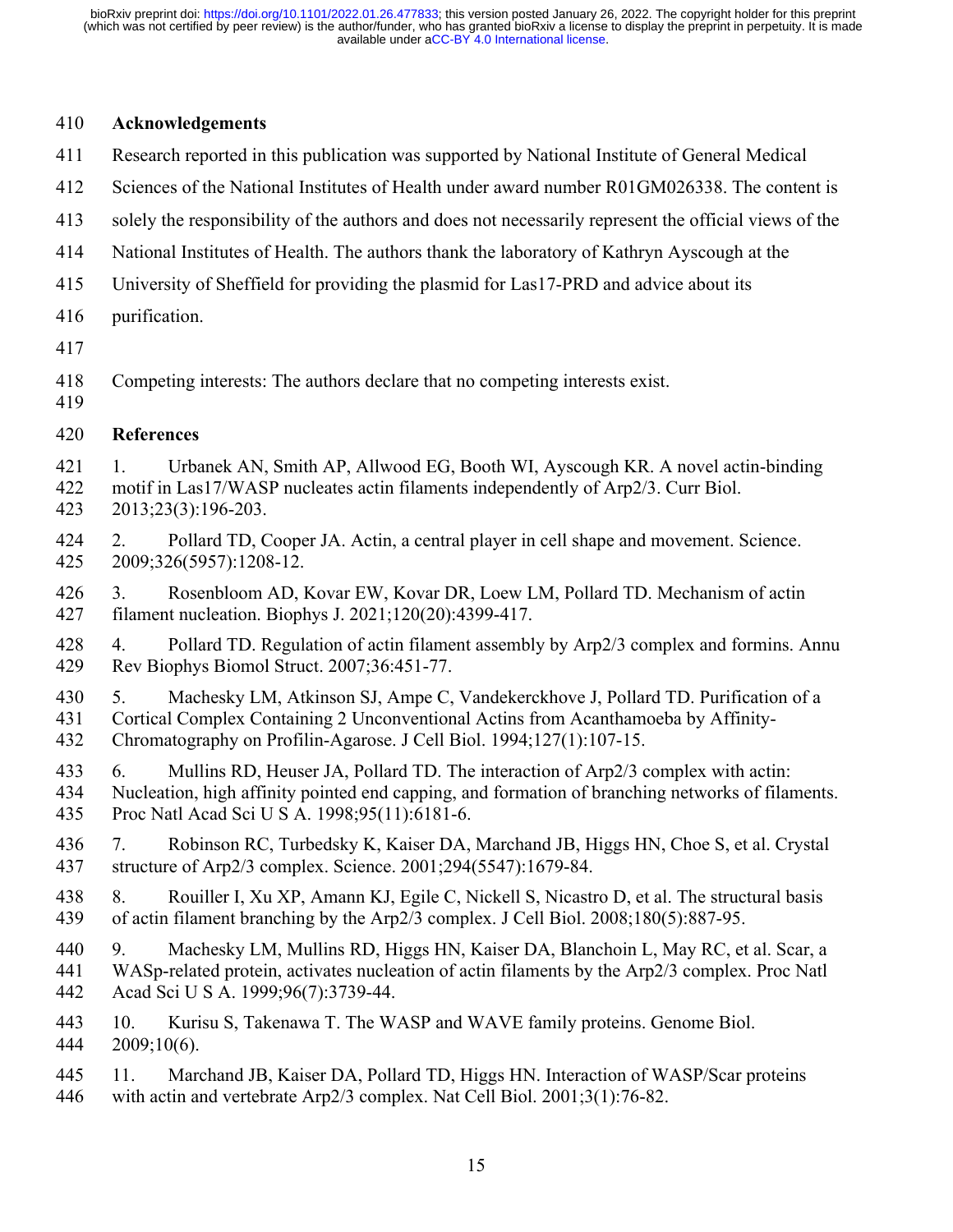447 12. Tyler JJ, Allwood EG, Ayscough KR. WASP family proteins, more than Arp2/3 448 activators. Biochem Soc Trans. 2016;44:1339-45.

449 13. Espinoza-Sanchez S, Metskas LA, Chou SZ, Rhoades E, Pollard TD. Conformational 450 changes in Arp2/3 complex induced by ATP, WASp-VCA, and actin filaments. Proceedings of 451 the National Academy of Sciences. 2018;115(37):E8642.

452 14. Ti SC, Jurgenson CT, Nolen BJ, Pollard TD. Structural and biochemical characterization 453 of two binding sites for nucleation-promoting factor WASp-VCA on Arp2/3 complex. Proc Natl 454 Acad Sci U S A. 2011;108(33):E463-71.

455 15. Padrick SB, Doolittle LK, Brautigam CA, King DS, Rosen MK. Arp2/3 complex is 456 bound and activated by two WASP proteins. Proceedings of the National Academy of Sciences. 457 2011;108(33):E472.

458 16. Yarar D, D'Alessio JA, Jeng RL, Welch MD. Motility determinants in WASP family 459 proteins. Molecular Biology of the Cell. 2002;13(11):4045-59.

460 17. Rodal AA, Manning AL, Goode BL, Drubin DG. Negative regulation of yeast WASp by 461 two SH3 domain-containing proteins. Curr Biol. 2003;13(12):1000-8.

462 18. Carlier MF, Nioche P, Broutin-L'Hermite I, Boujemaa R, Le Clainche C, Egile C, et al.

463 GRB2 links signaling to actin assembly by enhancing interaction of neural Wiskott-Aldrich 464 syndrome protein (N-WASp) with actin-related protein (ARP2/3) complex. J Biol Chem. 465 2000;275(29):21946-52.

466 19. Hoffman CS, Wood V, Fantes PA. An Ancient Yeast for Young Geneticists: A Primer on 467 the Schizosaccharomyces pombe Model System. Genetics. 2015;201(2):403-+.

468 20. Goode BL, Eskin JA, Wendland B. Actin and Endocytosis in Budding Yeast. Genetics. 469 2015;199(2):315-58.

470 21. Weinberg J, Drubin DG. Clathrin-mediated endocytosis in budding yeast. Trends Cell 471 Biol. 2012;22(1):1-13.

472 22. Lee WL, Bezanilla M, Pollard TD. Fission yeast myosin-I, Myo1p, stimulates actin 473 assembly by Arp2/3 complex and shares functions with WASp. J Cell Biol. 2000;151(4):789-99.

474 23. MacLean-Fletcher S, Pollard TD. Identification of a factor in conventional muscle actin 475 preparations which inhibits actin filament self-association. Biochem Biophys Res Commun. 476 1980;96(1):18-27.

477 24. Doolittle LK, Rosen MK, Padrick SB. Measurement and analysis of in vitro actin 478 polymerization. Methods Mol Biol. 2013;1046:273-93.

479 25. Pollard TD. Rate constants for the reactions of ATP- and ADP-actin with the ends of 480 actin filaments. Journal of Cell Biology. 1986;103(6):2747-54.

481 26. Doerfel LK, Wohlgemuth I, Kothe C, Peske F, Urlaub H, Rodnina MV. EF-P Is Essential

482 for Rapid Synthesis of Proteins Containing Consecutive Proline Residues. Science. 483 2013;339(6115):85.

484 27. Ziemer MA, Mason A, Carlson DM. Cell-free translations of proline-rich protein 485 mRNAs. Journal of Biological Chemistry. 1982;257(18):11176-80.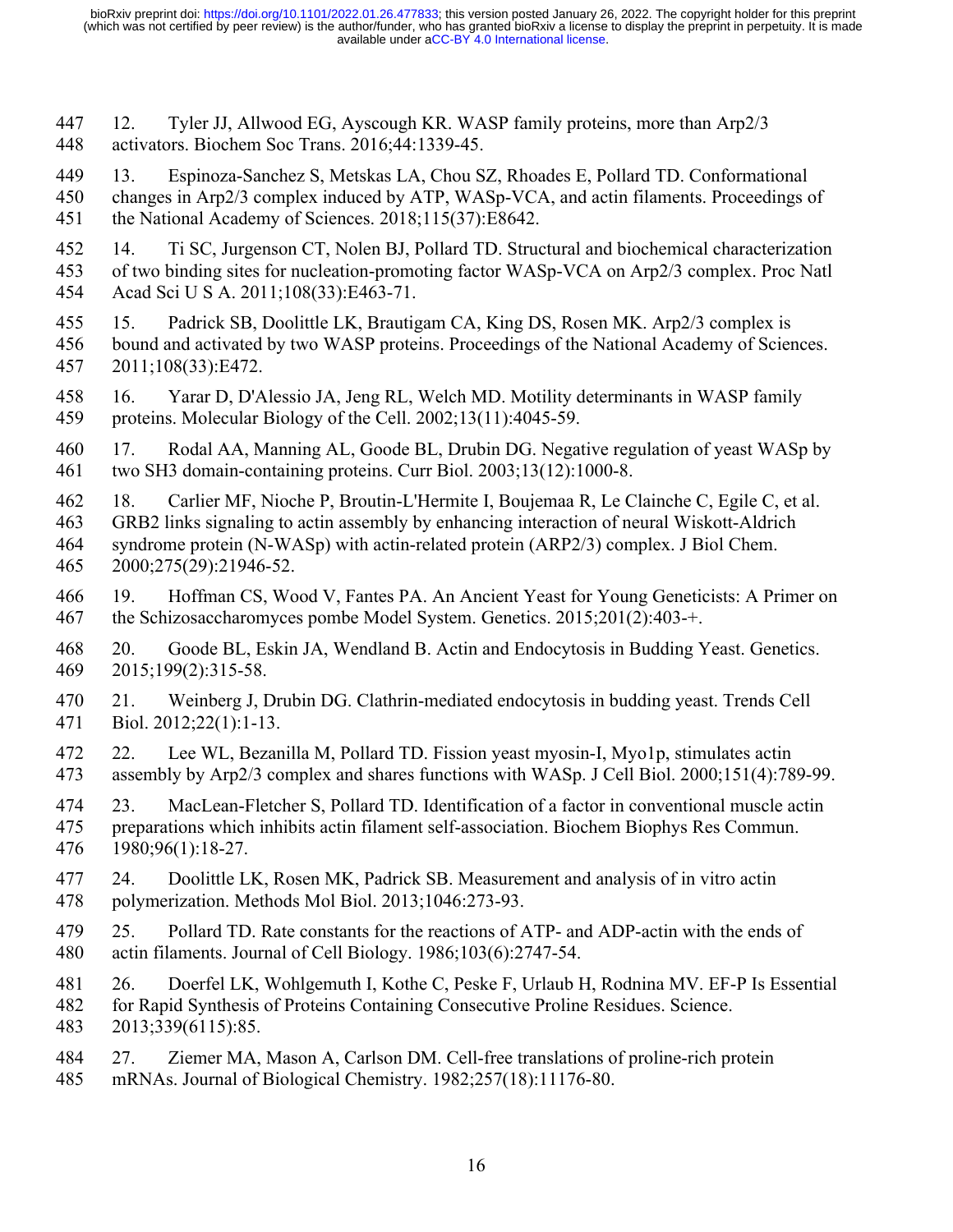- 486 28. Pierce J, Suelter CH. An evaluation of the Coomassie brilliant blue G-250 dye-binding 487 method for quantitative protein determination. Analytical Biochemistry. 1977;81(2):478-80.
- 488 29. Van Kley H, Hale SM. Assay for protein by dye binding. Analytical Biochemistry. 489 1977;81(2):485-7.
- 490 30. Allwood EG, Tyler JJ, Urbanek AN, Smaczynska-de R, II, Ayscough KR. Elucidating
- 491 Key Motifs Required for Arp2/3-Dependent and Independent Actin Nucleation by Las17/WASP. 492 PLoS One. 2016;11(9):e0163177.
- 493 31. Pollard TD. Measurement of rate constants for actin filament elongation in solution. Anal 494 Biochem. 1983;134(2):406-12.
- 495 32. Horan BG, Zerze GH, Kim YC, Vavylonis D, Mittal J. Computational modeling
- 496 highlights the role of the disordered Formin Homology 1 domain in profilin-actin transfer. FEBS 497 Lett. 2018;592(11):1804-16.
- 498 33. Wu J-Q, Pollard TD. Counting Cytokinesis Proteins Globally and Locally in Fission 499 Yeast. Science. 2005;310(5746):310.
- 500 34. Sirotkin V, Berro J, Macmillan K, Zhao L, Pollard TD. Quantitative analysis of the
- 501 mechanism of endocytic actin patch assembly and disassembly in fission yeast. Mol Biol Cell. 502 2010;21(16):2894-904.

503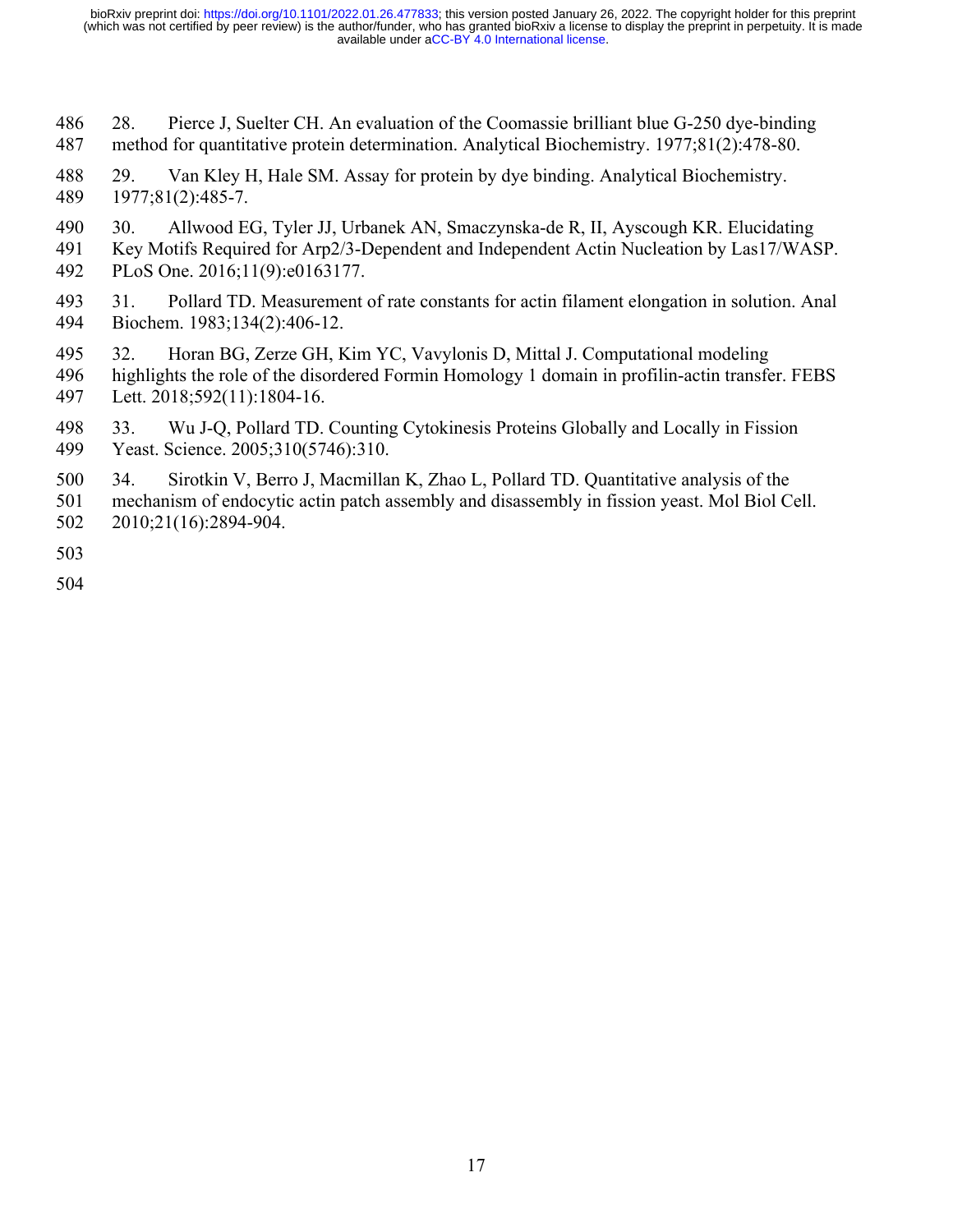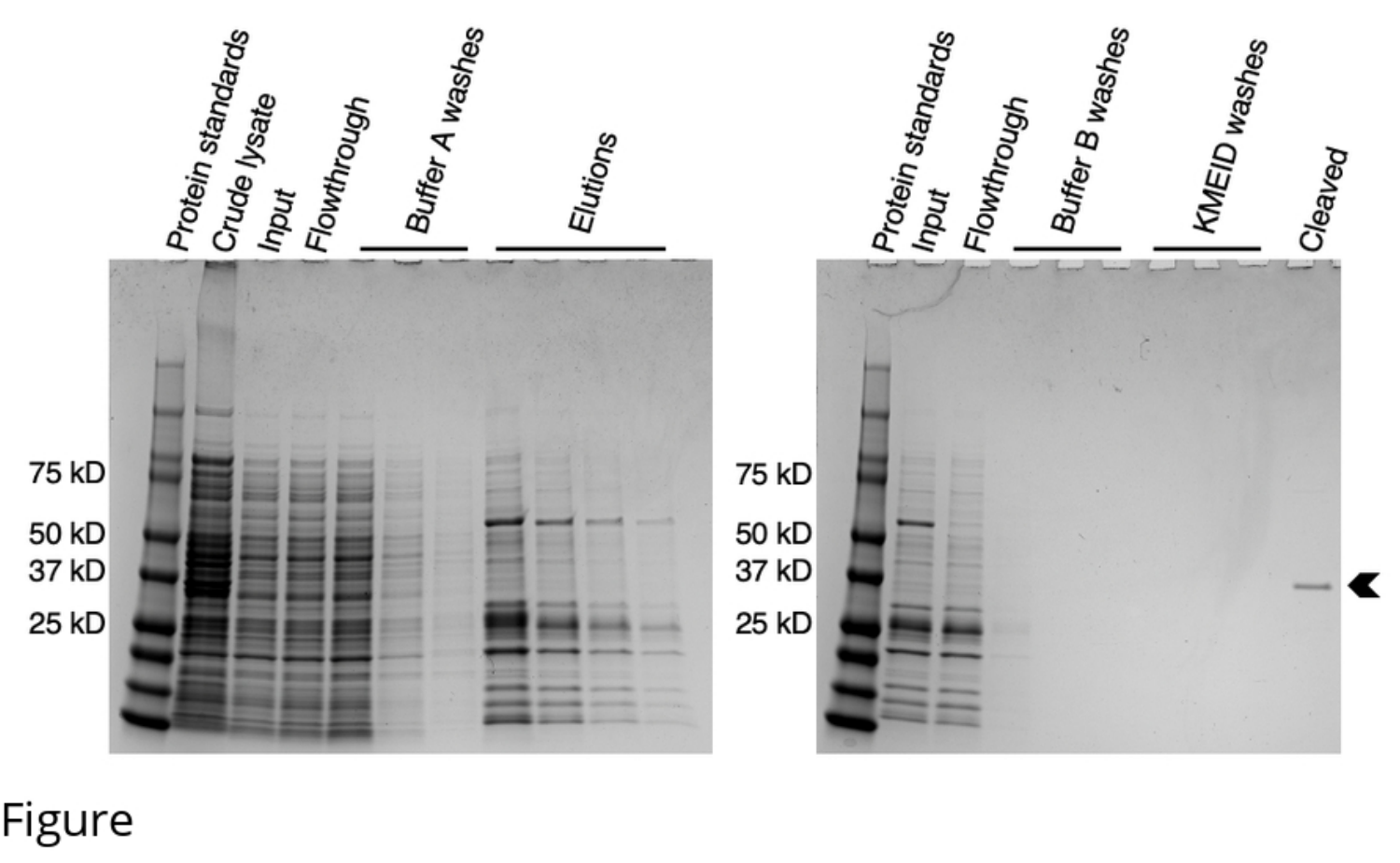Buffer C Washes Buffer D washes Buffer E washes Buffer F washes Protein standards Crude lysate<br>Input<br>Input Flowthrough<br>I<br>I Cleaved Input 75 kD 50 kD 37 kD 25 kD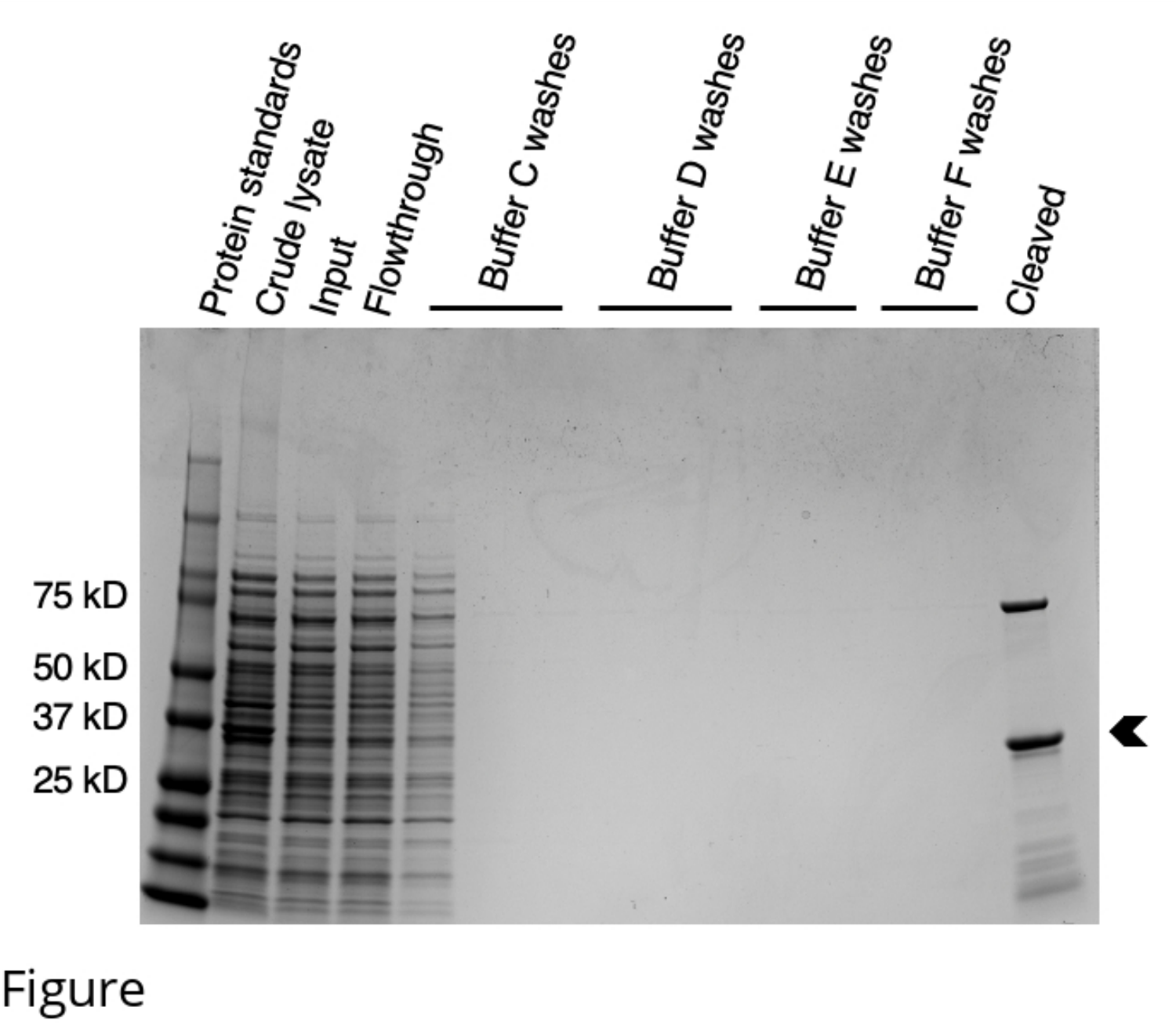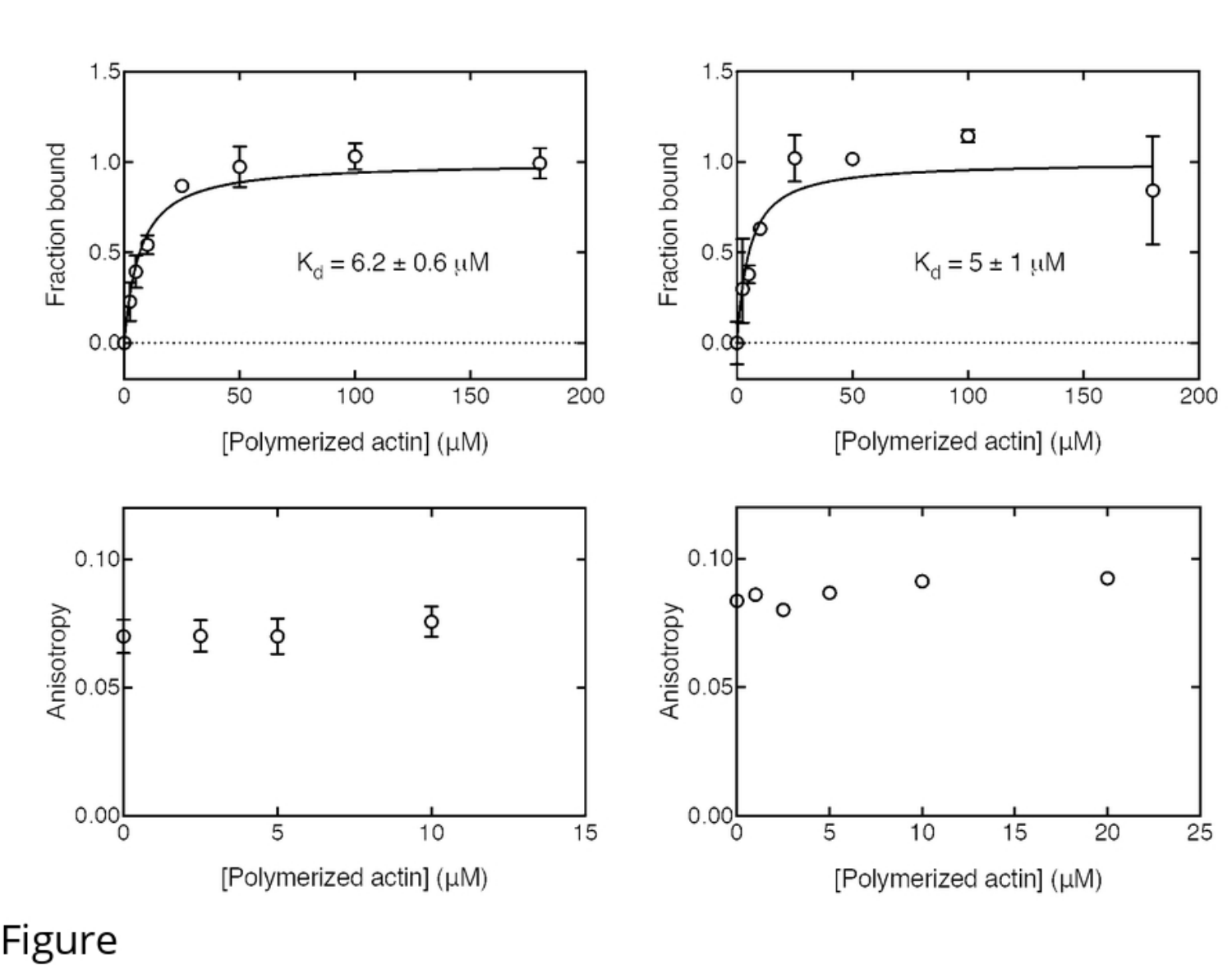

Figure